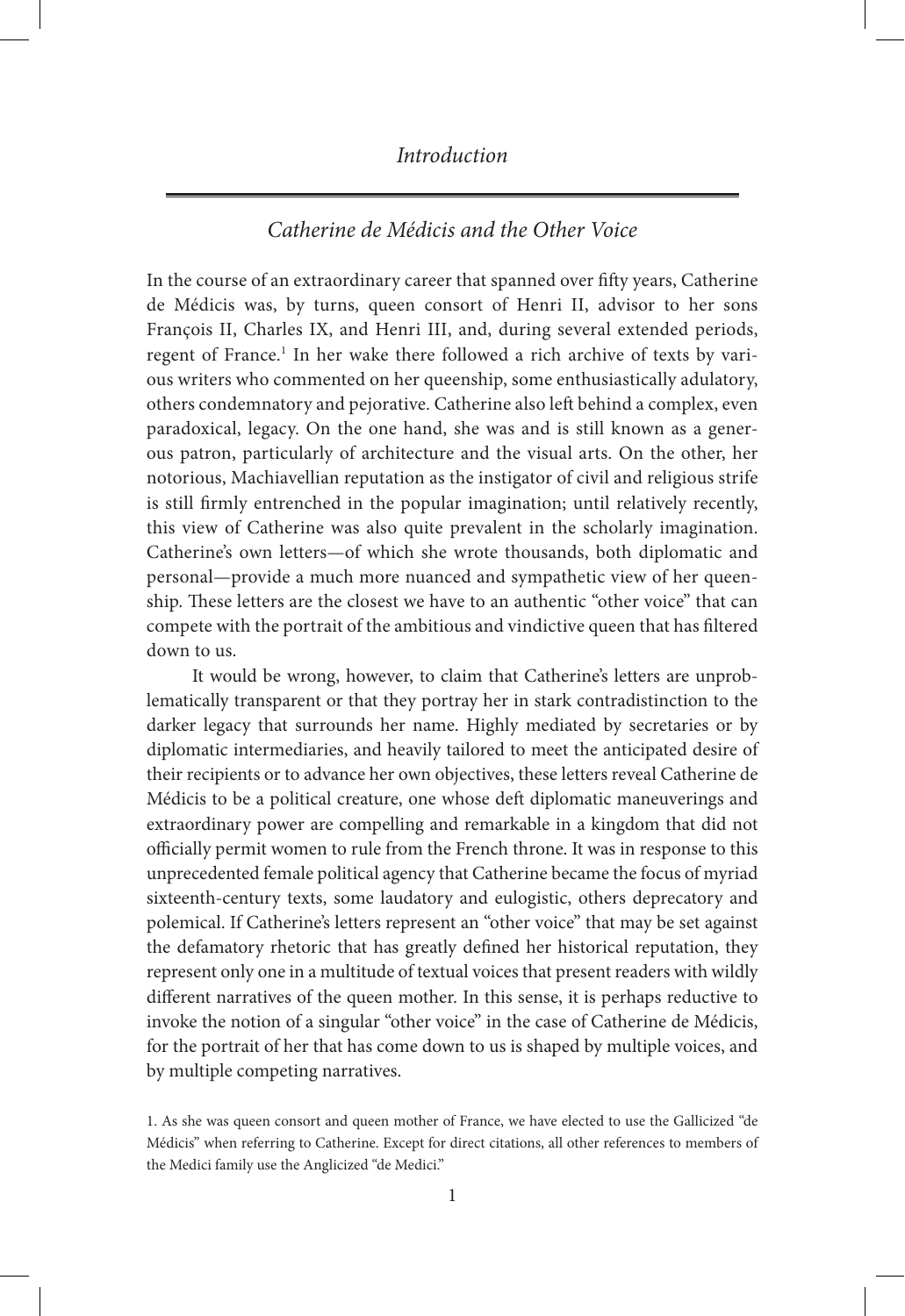*Portraits of the Queen Mother* brings together selected texts contemporary to Catherine's queenship—including ambassadorial reports, polemical pamphlets, and panegyric biography, alongside Catherine's own letters—to show how the authority of this queen was carefully constructed and challenged through several important textual genres of the period. The objectives of these portraits differ greatly. If Catherine's admirers lauded her generous patronage of the arts, her attempts at conciliation between Protestants and Catholics, and her valiant efforts to preserve the throne for her sons in a time of intrigue and strife, detractors accused her of being a spendthrift, poisoner, and instigator of religious war, who ruthlessly sacrificed her subjects and even her children to further her own ambition. Rather than recuperate Catherine from a "black legend" that has had remarkable traction over the course of centuries, *Portraits of the Queen Mother* seeks to show how these various and often partisan texts contributed to the fashioning of a female political persona, often to dramatically different ends.

All of these texts craft a distinctly gendered political persona, frequently predicated on a particular conception of Catherine's maternity and its political function. Catherine herself carefully cultivated her maternity as an important foundation for her authoritative role, both visually through various media and spectacles, and rhetorically in her letters.<sup>2</sup> The texts gathered in this volume thus all explore to some degree not only female authority and power, but also royal maternity as a source of this authority.

The construction of Catherine's public persona as queen mother is particularly striking in an age that struggled with the authority of queens.<sup>3</sup> By custom that took the force of law, women did not inherit the crown of France.<sup>4</sup> Because

2. Catherine, for instance, famously wore only black after the death of Henri II, a visual symbol of her perpetually somber role as widow and mother to the king.

3. This was clearly a visible issue, as there were in fact other powerful queens in France and England in this period, such as Mary Tudor and Elizabeth I, and many powerful women, such as Anne de Bretagne, and Anne de France (also known as Anne de Beaujeu), to name just a few. For an examination of the many ruling queens in Europe from 1100–1600, of which France is the notable exception for having none, see Armin Wolf, "Reigning Queens in Medieval Europe: When, Where, and Why," in *Medieval Queenship*, ed. John Carmi Parsons (New York: St. Martin's Press, 1998), 169–88.

4. See our discussion of Salic law in this introduction. For an account of the "opening phase" of the debate over women's exclusion from rule in France, see Sarah Hanley, "Identity Politics and Rulership in France: Female Political Place and the Fraudulent Salic Law in Christine de Pizan and Jean de Montreuil," in *Changing Identities in Early Modern France*, ed. Michael Wolfe (Durham, NC: Duke University Press, 1997), 78–94. There is a large and growing bibliography on women and specifically queens and political rule in the medieval West; for just a few studies, see Parsons, ed., *Medieval Queenship*; Peggy McCracken, "Introduction: Defining Queenship in Medieval Europe," in *The Romance of Adultery: Queenship and Sexual Transgression in Old French Literature* (Philadelphia: University of Pennsylvania Press, 1998), 1–24; Janet L. Nelson, "Medieval Queenship," in *Women in Medieval Western European Culture*, ed. Linda E. Mitchell (New York: Garland, 1999), 179–207; and Theresa Earenfight's *Queenship in Medieval Europe* (New York: Palgrave Macmillan, 2013).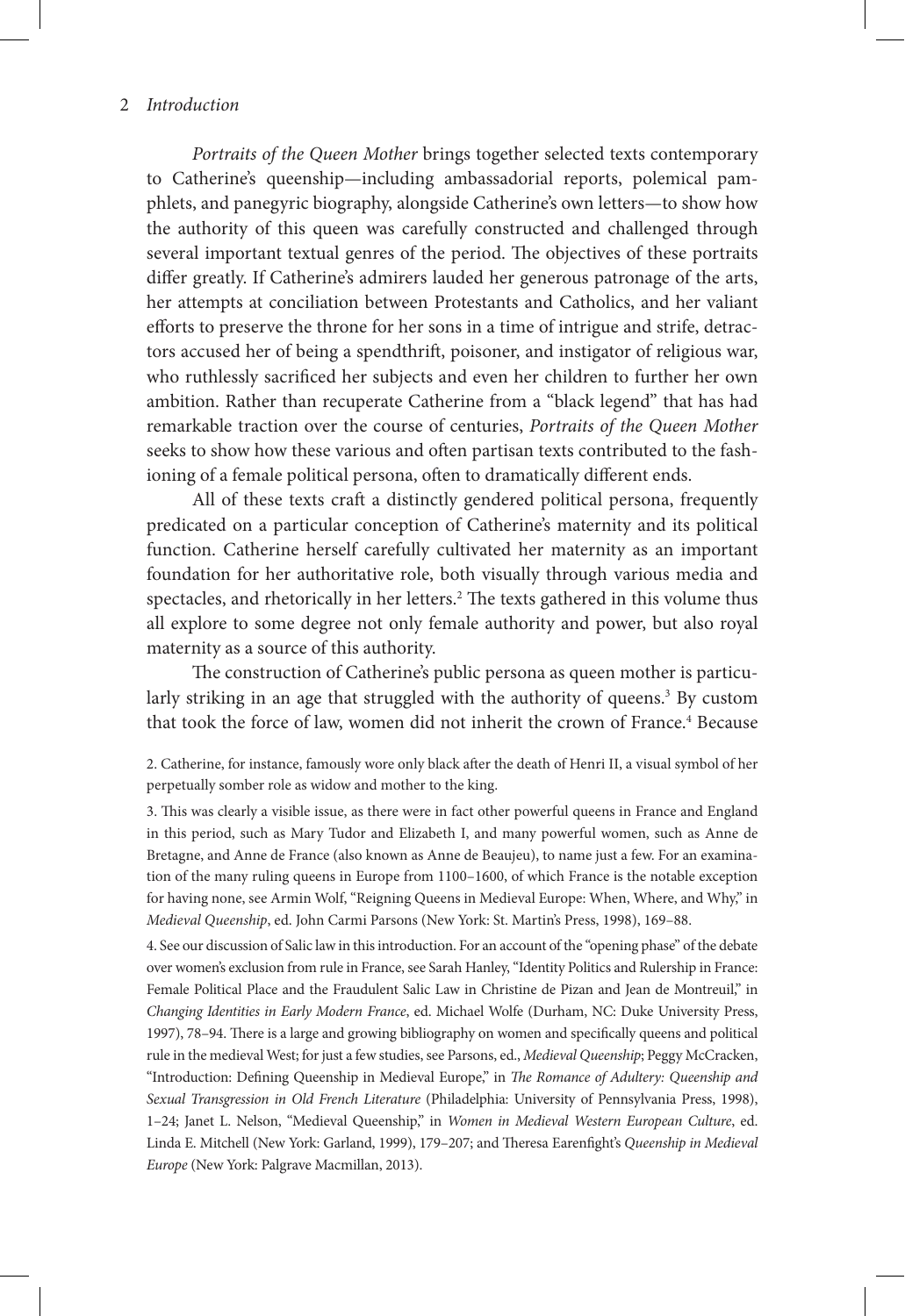of this exclusion, the status of a French queen was necessarily relationally dependent upon her ties to her royal husband: in other words, a woman was queen of France with any attendant powers only insofar as she was queen consort to the king. Those attendant powers, nevertheless, could be quite expansive in the early modern period. A queen was not only, or even necessarily, a representative of the king's will, although it was certainly due to his authority that she was able to wield her own. Queens exercised their own distinct political power. One basis for this power was linked to the queen's childbearing role, especially for a woman like Catherine de Médicis who was expected to bear the heirs to the throne; the queen's ability to produce an heir secured her place and her own political capital. Yet this dynastic function did not exclude other possibilities for power and authority, and even queen consorts for whom the pressure to produce an heir was less urgent—for instance, queens who were married to kings after the death of a first wife who had already borne children to ensure the dynastic succession enjoyed a certain authority on the basis of their proximity to the king.<sup>5</sup> A queen could also be regent. Although regencies, especially female regencies, were often controversial because regency practices were largely conventional and not legally codified, it was possible for a French queen to govern in the event of the king's absence or incapacitation, or upon his death if her children were still minors.<sup>6</sup>

For Catherine de Médicis, events aligned to create possibilities for her to rule at numerous points in her life in various capacities, but it was especially in

5. Catherine's daughter, Elisabeth de Valois, for instance, was Philip II of Spain's third wife, and was likely under less pressure to bear an heir, as the inheritance was already secure in Philip's son Don Carlos. Nevertheless, as early mortality of heirs was always a possibility, any queen was implicitly expected to bear children. Despite playing a different role in the dynastic succession of Spain, Elisabeth nonetheless appears to have enjoyed a certain diplomatic authority vis-à-vis her husband, as Catherine's letters to her suggest.

6. "The vocation of regency was consolidated with the exclusion of women from the succession, and under the Valois the tasks at the heart of the dynasty became specialized: the king was to reign, the queen to second him and substitute for him if he was a minor, absent, or incapacitated; his relatives to assist, or to assume the government if need be. On the eve of the sixteenth century this institutional genesis was complete; Louise of Savoy, Catherine de Medici, and Anne of Austria would officiate with full legal rights over the fundamental laws of the monarchy, among which the regency now took its proper place." André Poulet, "Capetian Women and the Regency: The Genesis of a Vocation," in *Medieval Queenship*, 116.

Specific acts were issued to enable specific regencies, but these did not seem to hold precedence over later regencies. As Tracy Adams writes: "Despite a number of documents clearly intended to create precedents, regencies had always been formed anew as necessary to respond to the exigencies of the situation at hand." See her "Christine de Pizan, Isabeau of Bavaria, and Female Regency," *French Historical Studies* 32, no. 1 (Winter 2009), 5. As well, see our discussion later in this section of the so-called Salic law, which did provide some sort of legal precedent but was centuries-old, internally contradictory, and by no means widely observed in France after the Merovingian and Carolingian periods.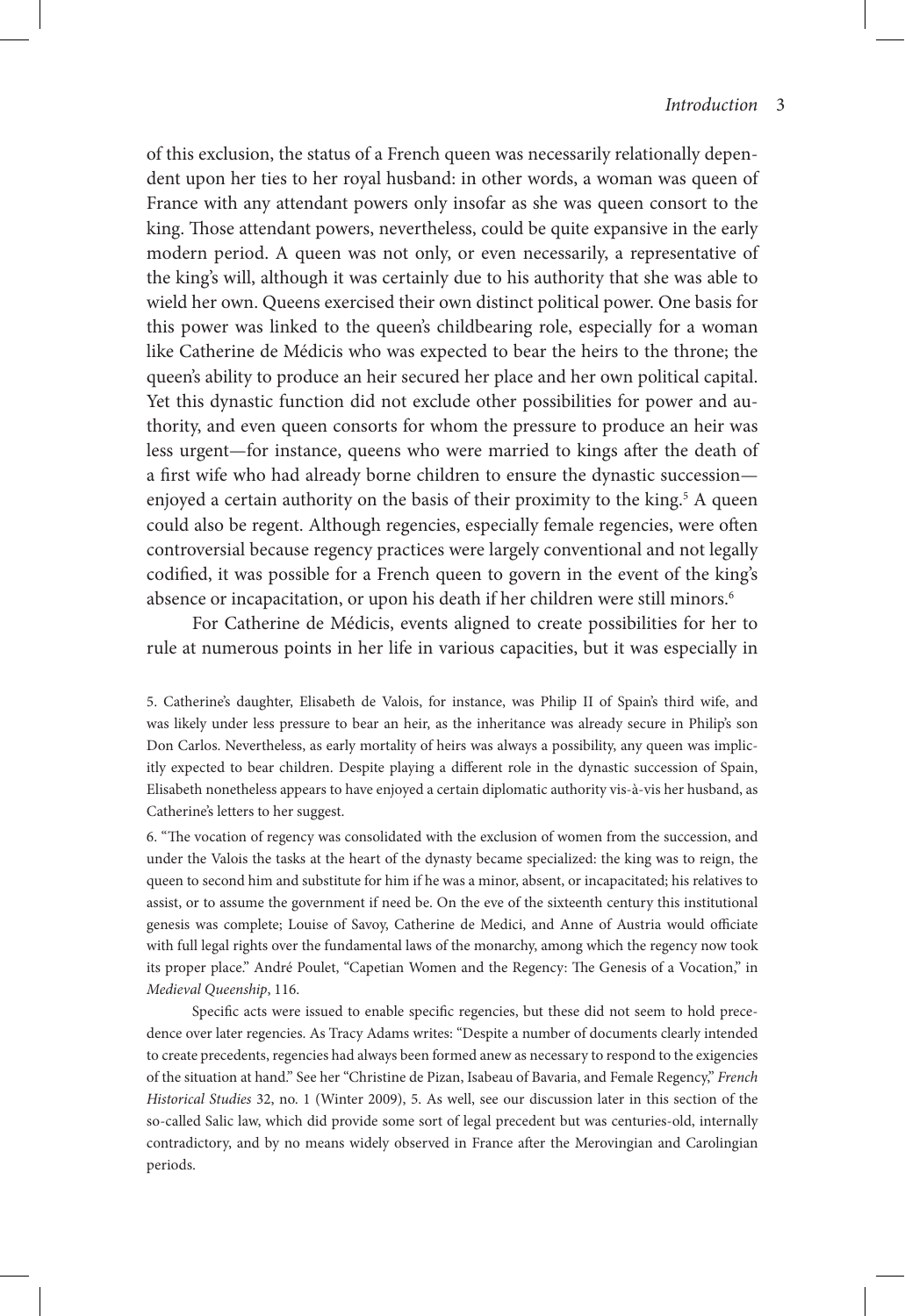her role as queen mother that she was able to exert her authority. While queen consort to Henri II, Catherine was twice regent in the king's absence, but it was most notably after Henri's death that she was regent, during the minority of her son, Charles IX. After Charles's death, she acted as regent again in the transition to the reign of her next son, Henri III, once more in her capacity as queen mother.<sup>7</sup> Catherine was, quite remarkably, the first French queen to serve as regent without prior royal designation: she effectively made herself regent during the minority of Charles IX by insisting that her position as mother of the young king conferred upon her a natural authority and made her the appropriate choice for the regency.8 That Catherine successfully made herself regent, advisor to her sons, and a de facto power behind the throne during their reigns shows how the seemingly circumscribed role of queen mother could yield opportunities for considerable authority, and how Catherine herself paid careful attention to the cultivation of the sources and presentation of that authority.

The ways in which Catherine translated this cultivated authority into concrete royal policy is by no means transparent, and this lack of transparency appears to have infuriated many of her contemporaries, even as it continues to perplex scholars today. That Catherine could be portrayed so differently by her contemporaries over the course of her lifetime is due not only to the differing political and religious stances of these contemporaries, but also to the fact that Catherine herself appears to have changed her position and policies several times over. These shifts were likely in response to the volatile events of her lifetime; her career lasted more than twenty years, spanning what was arguably one of the most violent and contentious periods in French history. Crafting a coherent royal policy during the increasingly partisan French civil wars alongside a commanding personal, political, and cultural authority was a complex, multifaceted project at which Catherine both succeeded and failed: her influence was undeniable, but its limitations were also demonstrated by the virulent detractors she inspired. As both a source of royal policy and as a political persona, Catherine was a shifting subject for her contemporaries, and she has continued to be a moving target for scholars of her life and works centuries later.<sup>9</sup>

7. Her first son François II was of age when Henri II died. French kings were considered old enough to rule in their own right when they reached their fourteenth year; in other words, on their thirteenth birthday. François II ascended the throne in 1559, at the age of fifteen, and reigned until his death in 1560.

8. She "acted simply as mother of the young new king Charles IX and her regental prerogative was later confirmed by a meeting of the Estates General": Elizabeth McCartney, "The King's Mother and Royal Prerogative in Early Sixteenth-Century France," in *Medieval Queenship*, 117. By way of counterexample, Isabeau of Bavaria had been designated by her husband Charles VI to serve after his death as regent for her minor son, assisted by an advisory council. See Poulet, "Capetian Women and the Regency," 114–15, nn. 4 and 5, and passim, for other examples.

9. We would like to thank Mack Holt for insightfully pointing out that Catherine was a "moving target," whose policies and opinions were ever changing because of the complexity of the civil wars.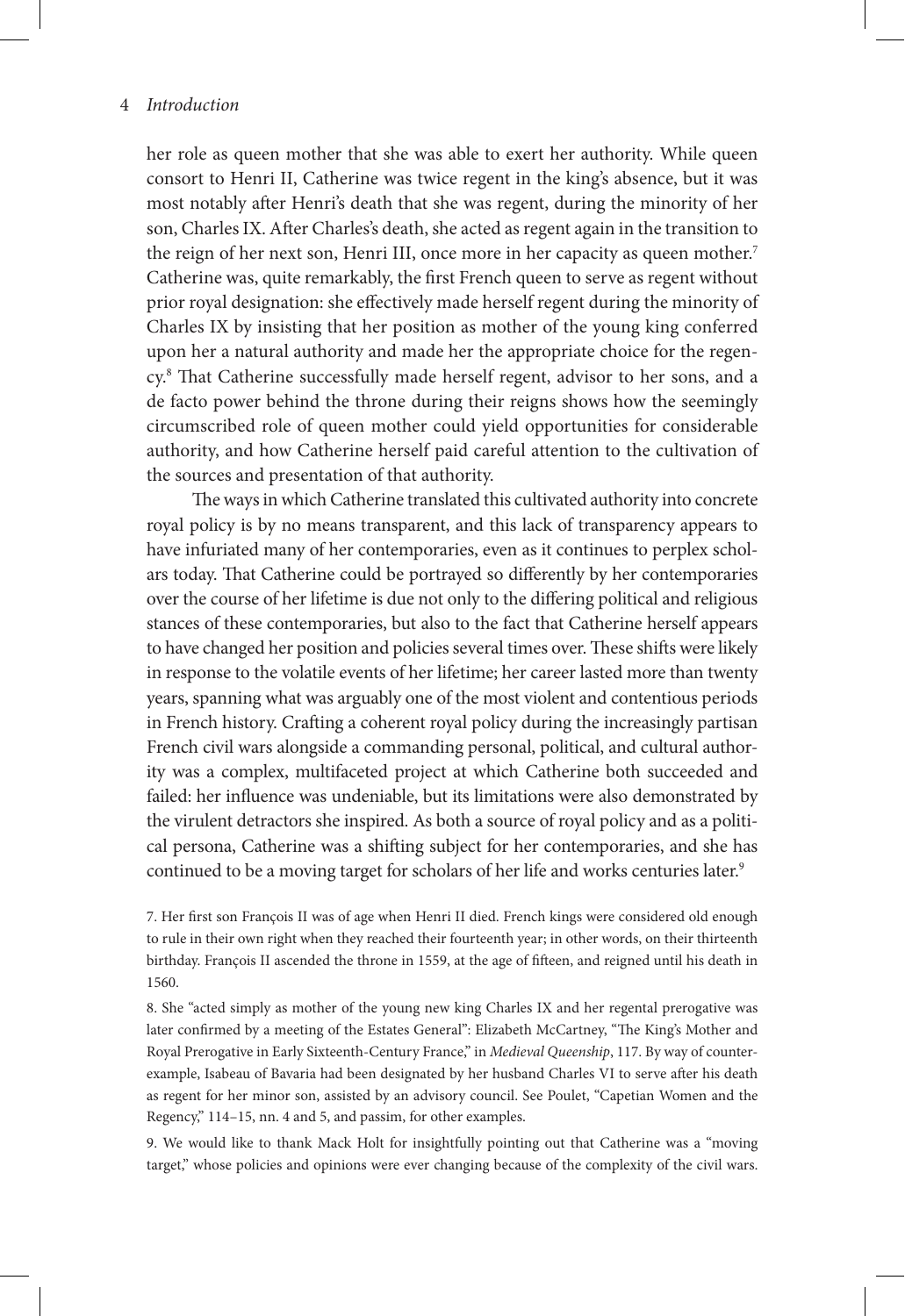The texts in *Portraits of the Queen Mother* suggest several potential sources for Catherine's authority: her marriage and proximity to the king, her familial relations, and her status and responsibility as mother to the heirs of the throne. The very existence of that authority, moreover, and its translation into Catherine's concrete prerogative as a political actor behind the throne was debated and negotiated in a complex web of public perceptions and opinions. The organizing logic of this volume references this often vexed negotiation, bringing together a diversity of texts not usually read together, all of which participate in the fashioning—positive and negative—of the queen mother's persona. How did this network of sources interact? How could a queen like Catherine fashion her public persona and her own way of ruling, and what was the reception, borne out in texts responding to Catherine's queenship, of that fashioning? How do these texts define and circumscribe the extent and limits of her powers? More broadly, what do these multiple portraits suggest about the role of texts in the fashioning and practice of early modern political power, and more specifically, of Catherine's distinct mode of queenship?

# *Historical Context I: Becoming a French Queen*

In several contemporary French accounts of her life, one of the most compelling details about Catherine de Médicis's identity was her Italian and specifically Florentine birth. Born in 1519 in Florence, she was orphaned within months, and cared for by family members and raised in convents for most of her childhood.<sup>10</sup> She was married to Henri, duc d'Orléans, second son of François Ier and future King of France, in 1533 when she was fourteen, and spent the rest of her life in France.<sup>11</sup> Contemporary accounts point to her Italian and Florentine origins, emphasizing the Italian cultural values and customs she presumably retained.<sup>12</sup>

The developing portraiture of Catherine during the sixteenth century is necessarily in dialogue with those changes.

<sup>10.</sup> Catherine was born on April 13, 1519. Her mother, Madeleine de la Tour d'Auvergne, died on April 28, 1519; her father, Lorenzo de Medici, died on May 4, 1519.

<sup>11.</sup> Henri II was baptized as Henry in honor of his godfather, Henry VIII of England, but is known more commonly by the Gallicized version of his name. We will use the Gallicized "Henri" from this point forward.

<sup>12.</sup> Sheila ffolliott argues that "Medici" became a kind of positive byword for Catherine's patronage, suggesting that artists sought her out specifically because she was a Medici: "'La Florentine' or 'La bonne Françoise': Some Sixteenth-Century Commentators on Catherine de' Medici and her Patronage," in *Medici Women as Cultural Mediators*, ed. Christina Strunck (Milan: Silvana Editoriale, 2012), 17–33. On the other hand, R.J. Knecht argues that as Catherine left Florence at the age of thirteen, her tastes were ultimately more French than Italian: *Catherine de' Medici* (New York: Addison Wesley, 1998), 220. Knecht does note, however, that Catherine would have continued to be in touch with Italian contacts and that the court of François Ier was quite hospitable to Italian artists; it thus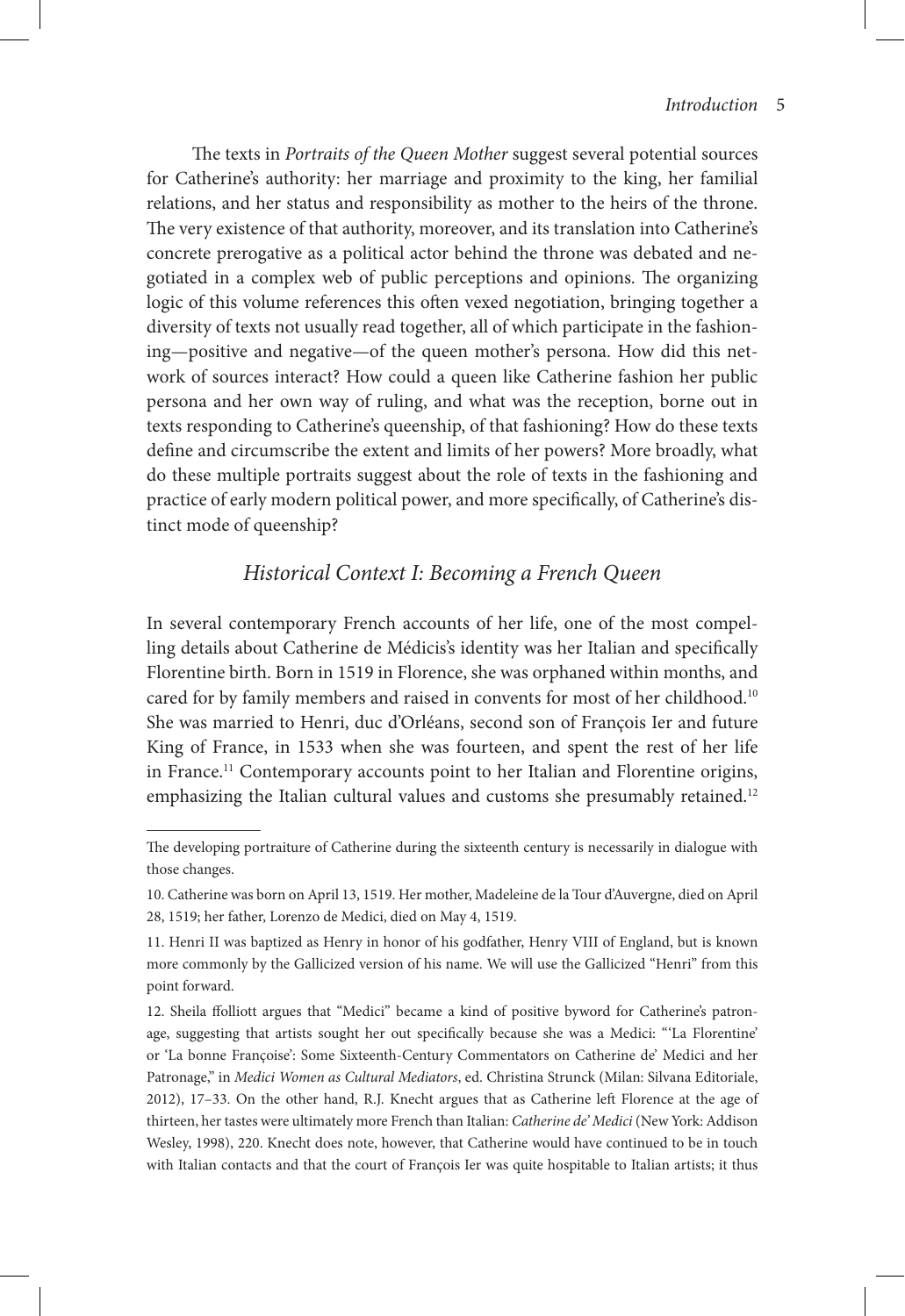This Italianness was negatively portrayed when the political climate demanded it, placing Catherine in a lineage of preceding and successive foreign queens whose foreign birth was excoriated as a political expedience.<sup>13</sup>

Pamphlets and other texts that emphasize Catherine's Florentine birth tend to neglect her French origins. Her mother was Madeleine de la Tour d'Auvergne, countess of Boulogne, from one of France's oldest families, whose nobility outranked that of her husband, Lorenzo de Medici.<sup>14</sup> Their marriage, like many dynastic marriages of the era, was made in the interest of political alliance. In this case, the marriage was devised against a backdrop of political negotiations between France and Italy, to strengthen bonds and respective political interests: François Ier, distantly related to Madeleine, and Pope Clement VII, related to Catherine, anticipated mutual support for their respective goals.15 Specifically, François hoped to gain the support of the Medici popes for his efforts to regain Milan; Medici interest in the marriage was described as that of "parvenus" attracted to the prospect of alliance with the French crown.16 For both the Medici pope and France, the prospect of a Franco-Italian alliance was deemed expedient in the face of the increasing domination of Italy by Charles V, the Holy Roman Emperor.17 Moreover, at the time of her marriage Catherine was a great heiress, endowed with the wealth of her Medici merchant family and considerable French estates, and the marriage was considered a boon to French interests politically, materially, and culturally.18

16. Knecht, *The Valois*, 193, and *Catherine de' Medici*, 6, respectively.

17. Frederic Baumgartner, *France in the Sixteenth Century* (New York: Palgrave Macmillan, 1995), 44.

18. Her political capital plummeted, however, along with François Ier's dowry hopes, when Clement VII died almost a year after her wedding to Henri; Henri only became the dauphin on the death of his older brother, François, in 1536.

seems reasonable to imagine that contemporary "Italian" and "French" taste and patronage practices were not entirely distinct in her experience.

<sup>13.</sup> Tracy Adams's *The Life and Afterlife of Isabeau of Bavaria* (Baltimore: Johns Hopkins University Press, 2010) offers a compelling account of the eponymous medieval foreign queen's fate at the hands of chroniclers. Subsequent queens who have also been blamed for their foreign origins include Marie de Médicis and Anne d'Autriche in the seventeenth century, and, perhaps most famously, Marie Antoinette in the eighteenth century.

<sup>14.</sup> He was made Duke of Urbino by his uncle, thus making him lesser nobility. Machiavelli's *The Prince* is dedicated to Lorenzo, and Catherine was not spared this association. See the selections from the *Discours merveilleux* and from the *Tocsain, contre les massacreurs et auteurs des confusions en France*, in this volume.

<sup>15.</sup> Knecht describes Clement as her uncle, but Frederic Baumgartner counters in his review of Knecht's *The Valois: Kings of France, 1328–1589* (London: Hambledon, 2004) that they were "first cousins twice-removed": *English Historical Review* 122, no. 497 (June 2007), 813–14. As Clement was the son of her great-great uncle, it is perhaps best to consider them distant cousins.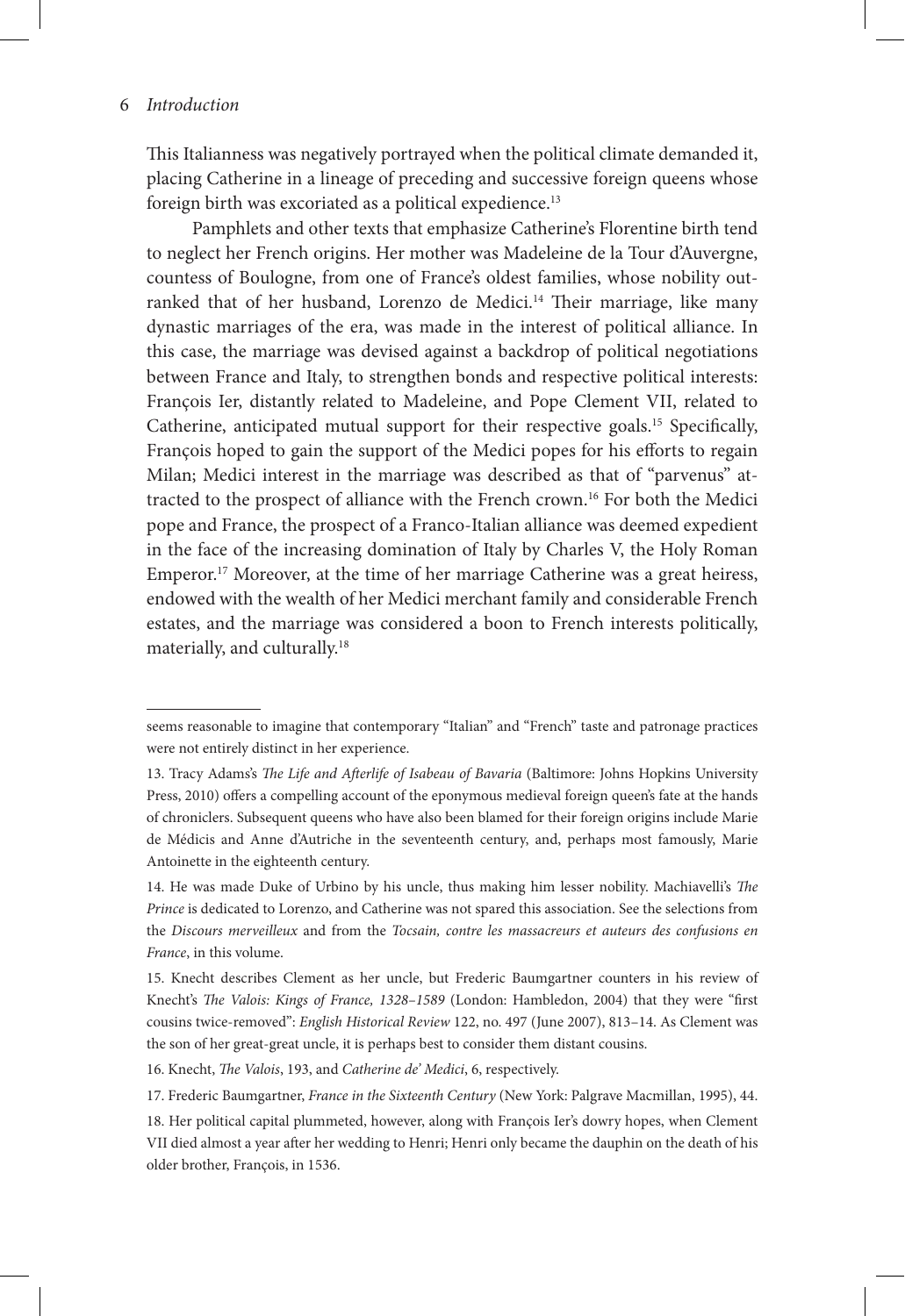Indeed, Catherine's Italianness was not always considered a liability.19 Italy's cultural status in sixteenth-century France cannot be underestimated. French literature and poetry in particular were marked by Italian influence, and by the desire to produce in French a literature of equal value and stature; François Ier was also a great patron of Italian art.<sup>20</sup> In addition to her wealth, then, Catherine also brought to France a certain cultural cachet.<sup>21</sup> Yet regardless of whether her Florentine origins were cast as an asset or as a shortcoming in contemporary accounts, the focus on the significance of her foreign birth raises an important question both for Catherine and for other early modern queens: how was her identity as a queen and queen mother—and by extension the identity of any French queen or queen mother—constituted?22 How did accusations of foreignness signify in the intermarrying dynastic landscape of pre-modern Europe? How did this foreignness and the queen's maternity interact when she was thrust into a position of unexpected authority? Catherine's reception at the hands of contemporary and later histories suggests that the aspects of her identity most vulnerable to attack were the ones that marked her difference as a ruler: her foreign birth, and her sex and gender.

The omission of Catherine's maternal heritage in certain accounts of her lineage is perhaps ironic since her own maternal role takes center stage as the *sine qua non* of her political authority: it is ultimately Catherine's maternity that brings her to the regency in the early 1560s, at the outset of one of France's most troubled

19. Italy enjoyed a very particular status in sixteenth-century France, especially in literary circles. The court was quite Italian under François Ier; see Heller and Balsamo below, as cited in note 147. Among the numerous studies addressing the role of Italy in the sixteenth-century French literature, see Cécile Alduy, *Politique des "Amours": poétique et genèse d'un genre français nouveau (1544–1560)*  (Geneva: Droz, 2007); Dorothy Coleman, *The Gallo-Roman Muse: Aspects of Roman Literary Tradition in Sixteenth-Century French Literature* (Cambridge: Cambridge University Press, 1979); JoAnn DellaNeva, "Du Bellay: Reader of Scève, Reader of Petrarch," *Romanic Review* 79 (1988): 401–11, and "An Exploding Canon: Petrarch and the Petrarchists in Renaissance France," *Annali d'Italianistica* 22 (2004): 189–206; and Dora E. Polachek, "A la recherche du spirituel: L'Italie et les *Dames galantes* de Brantôme," *Romanic Review* 94 (2003): 227–43, here 232. As we shall discuss, the positive attributes associated with Catherine's Italianness changed markedly after the St. Bartholomew's Day massacres in 1572.

20. François's patronage of Leonardo da Vinci is perhaps the best known example of his support of Italian artists. Da Vinci spent the last years of his life in a comfortable house in Amboise at François's invitation.

21. Although see note 18 above regarding her dowry. Brantôme discusses in some detail the considerable French lands and goods included in her dowry; see our translation in this volume. Pierre de Bourdeille, seigneur de Brantôme, *Recueil des Dames, poésies et tombeaux*, ed. Etienne Vaucheret (Paris: Gallimard, 1991). Brantôme's editor adds specifics about the Italian portion of her dowry, including money, jewels, and their value; see *Recueil des Dames*, p. 31, n. 6.

22. For example, contemporary accounts differ on her spoken French, with some praising its fluency and others deriding her heavy Italian accent; see our discussion below of Brantôme.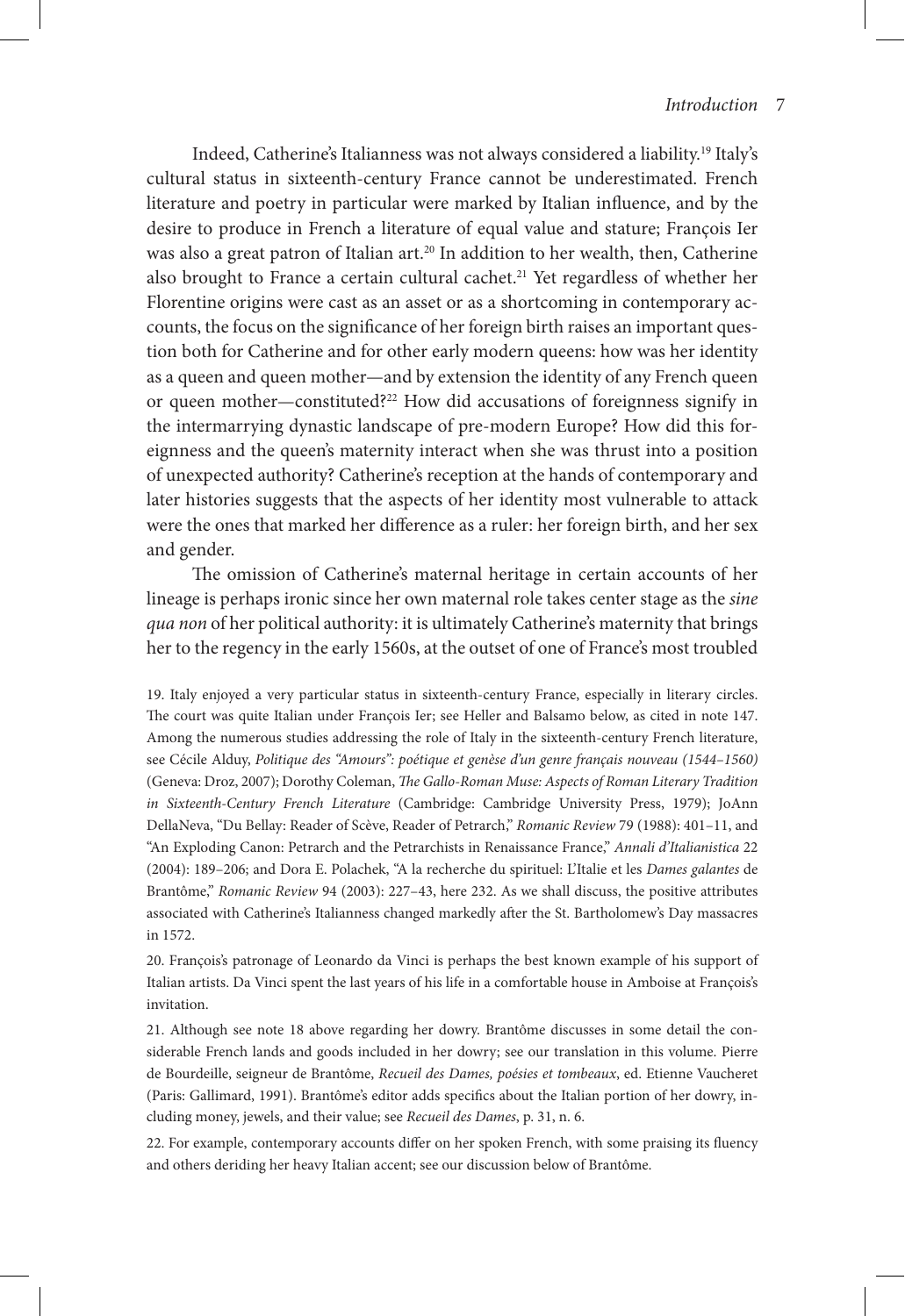#### 8 *Introduction*

and violent times, the period of the Wars of Religion.23 That maternal role was in fact rather late in coming: Catherine and Henri were childless for the first ten years of their marriage, for which they were subjected to intense speculation and even medical examination.<sup>24</sup> That Henri had at least one recognized illegitimate child doubtless increased pressure on the princess, since it proved Henri's fertility and cast doubts on Catherine's own childbearing ability.<sup>25</sup> Henri's unexpected ascendancy to the status of dauphin upon his brother's death in 1536 made the issue of progeny all the more pressing; queenship in pre-modern France was first and foremost a "genealogical vocation."26 When Catherine finally did bear children, she did so in profusion: over a span of twelve years, she gave birth to ten children, of whom she outlived eight (Fig.1).

Having produced viable heirs and secure in her role as queen, Catherine twice acted as regent in Henri's absence while he was away on military campaigns, but with minimal powers.<sup>27</sup> At the time of Henri's sudden death in 1559 due to complications from a wound to the eye sustained while jousting at his daughter's wedding festivities, their eldest son, François, was fifteen. Legally old enough to

23. According to Nicola Sutherland, the prestige of Catherine's French lineage is "conveniently forgotten" by later historians swayed by more nefarious aspects of her legend: see "Catherine de Medici: The Legend of the Wicked Italian Queen," *Sixteenth Century Journal*, 9, no. 2 (1978), 52.

24. This initial barrenness, coupled with her unpaid dowry, makes it all the more striking that she was not cast aside. For a brief but cogent overview of some of the concerns raised by a queen's barrenness, see John Carmi Parsons, "Family, Sex, and Power: The Rhythms of Medieval Queenship," in *Medieval Queenship*, 4–5. For a modern medical assessment of Catherine's and Henry's infertility, see Gordetsky, Rabinowitz, and O'Brien, "The 'Infertility' of Catherine de Medici and its Influence on Sixteenth-Century France," *Canadian Journal of Urology* 16, no. 2 (April 2009), 4584–88. A more historical view is presented in Helen King's *Midwifery, Obstetrics and the Rise of Gynaecology: The Uses of a Sixteenth-Century Compendium* (Aldershot, UK, and Burlington, VT: Ashgate, 2007), 36. The question was of scientific interest even in the eighteenth century. See J.A. Hazon, *Notice des hommes les plus célèbres de la faculté de médecine de l'Université de Paris* (Paris: Benoît Morin, 1778), 30–36. See also the reference to the question of her repudiation in one of the appended letters to the *Discours merveilleux* in our Appendix.

25. Fairly early in his marriage to Catherine, Henri fathered a daughter with Philippa Duc, whom he legitimized as Diane de France and whose marriage he arranged: Knecht, *Catherine de' Medici*, 29, and Frederic Baumgartner, "Henry II and the Papal Conclave of 1549," *Sixteenth Century Journal* 16, no. 3 (1985), 301–14, here 302. Henri later had at least two sons with women other than Catherine: Knecht, *Catherine de' Medici*, 30.

26. Poulet's description of queenship in "Capetian Women and the Regency," *Medieval Queenship*, 103.

27. Knecht gives the dates as April 1548 and February 1552 in *Catherine de' Medici*, 43: "She was dismayed to find, however, that she was expected to share the presidency of the council with Jean Bertrand, Keeper of the Seals, and that all decisions were to be taken by a majority of councilors." Zealous to maintain her authority, she refused to allow her regency commission to be published, citing Louise de Savoie's regency, which needed no such restrictions (44).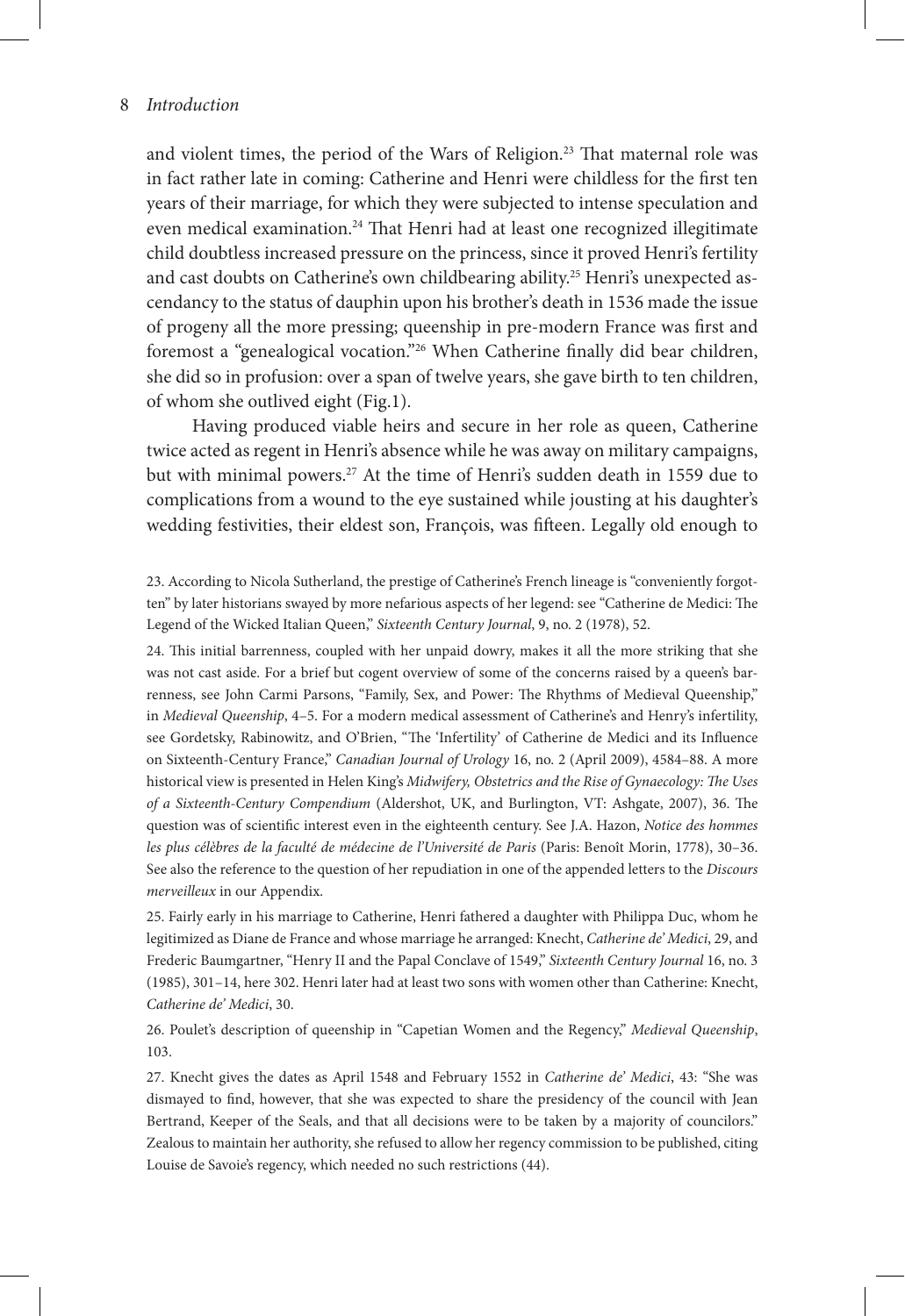be king, he nevertheless needed guidance;28 one source of such guidance came from the relatives of his wife, Mary Stuart, the Queen of Scotland and niece of the Guise family.29 The duc de Guise and the cardinal de Lorraine exerted much influence on the young couple, trading on their status as the uncles of the new queen.<sup>30</sup>

François II was king for only a year and a half. When he died in 1560, the heir to the throne was François's nine-year old brother, Charles, and Catherine was officially appointed *gouvernante de France* by the privy council and empowered to make administrative decisions in the young king's name.<sup>31</sup> However, how she ultimately arrived at the position of *gouvernante* is somewhat unclear—historical sources, including several included in this volume, give slightly different versions of the same story. It seems both that circumstances aligned in Catherine's favor and that she actively capitalized on her role as queen mother. The death of the young François, with only his nine-year-old brother to take his place, left nothing short of a power vacuum. Catherine and other nobles did not wish to see the Guises grab power again as they had under the reign of François II. Antoine de Bourbon, King of Navarre and first prince of the blood—or, the next prince in line to the throne after the younger brothers of François II—was a weak and wavering alternative, an obvious but undesirable choice for regent in such circumstances.<sup>32</sup> Under these fraught conditions, a significant percentage of nobles, the Estates General, and magistrates of the Parlement of Paris, were ultimately persuaded of what Catherine aggressively asserted: that, as the mother of the young king, she was clearly the best choice to govern in his stead. As Catherine's own letters and other texts attest, however, this was a regency she had to fight for—there was no official royal document legitimizing her claim, as had been the case with previous female regencies. And while there were many complex factors leading to Catherine's appointment, her own role in securing the position, even before the appointment was officially made, should not be underestimated. There had previ-

28. Katherine Crawford notes that for regency purposes, majorities were traditionally declared when the king turned thirteen, that is, when he entered his fourteenth year, but much later for other men presumably, men not in the position of immediately inheriting the crown; see *Perilous Performances: Gender and Regency in Early Modern France* (Cambridge, MA: Harvard University Press, 2004), 1.

29. Knecht, *The Valois*, 195. Mary Stuart's mother was Marie de Guise, sister to François, duc de Guise; Charles, cardinal de Lorraine; and Louis Ier, cardinal de Guise, among others.

30. They are described as having "seized power" the day after Henri's death; Knecht, *Catherine de'Medici*, 59. Their avuncular efforts have been described as leading to a "tyrannie Guisienne"; see James Thompson, *The Wars of Religion in France, 1559–1576* (Chicago: University of Chicago Press, 1909), 22.

31. He likely died of an ear infection or abscess. On Catherine's appointment, see Knecht, *Catherine de'Medici*, 73.

32. Navarre was in a particularly vulnerable position in 1560 because he and especially his brother Louis, prince de Condé, were suspected of treason at the time; see our note 69 below. Catherine took advantage of this weakness to turn opinion in her favor.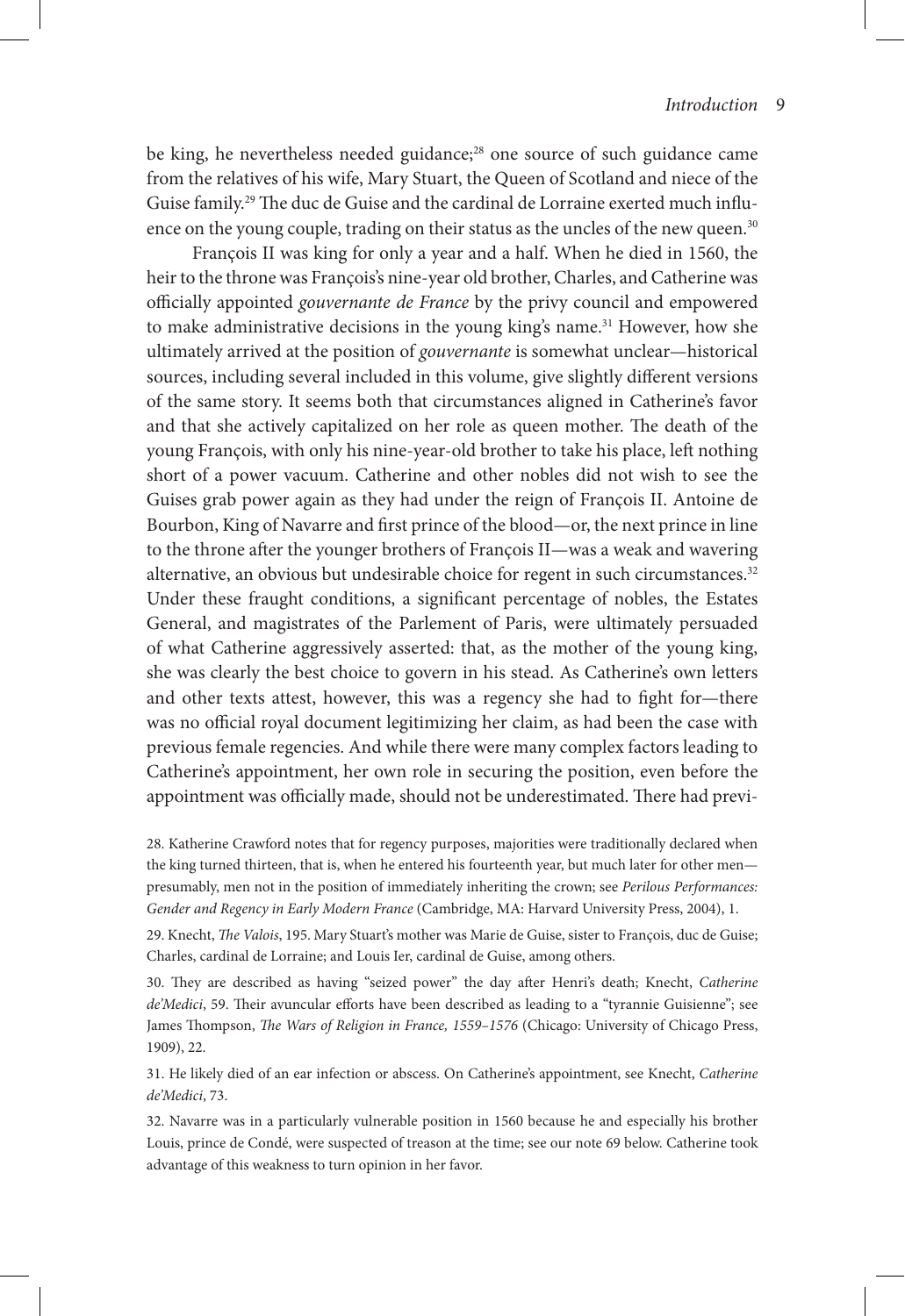ously been queen mothers in France—that is, widowed queens whose sons were heirs to the throne—yet the extent to which they exercised and were granted political powers during the reigns of their sons was controversial, and by no means consistent. In a variety of ways revealed by the texts in this volume, Catherine actively claimed her maternal status as a politically sound basis for defining and defending her regency.

She was not alone in this conceptualizing of maternity and regency. Two medieval queens, Isabeau de Bavière and Blanche de Castile, also grounded their justification to hold the regency in their maternity. These three queens made a similar claim: that the queen mother, by virtue of her maternity and proximity to the minor king, was best suited to serve as both guardian and mentor to her son, and to perform administrative duties for the realm in his place.<sup>33</sup> Regency by a queen mother had its political advantages. Her customary exclusion from the French throne, for instance, was a strong safeguard against conflict between her own ambitions and those of her son: while royal uncles or princes of the blood might have sought the crown for themselves, women by definition could not. Catherine's innovation can be seen in the emphasis on maternal affection not only as the justification for her position as regent, but also as an important basis for her authority as regent, an affection that she continued to trade on even after her first regency as queen mother, and which also became a rhetorical device particularly in her letters.<sup>34</sup>

After Charles officially declared his majority in 1563 when he was thirteen years old, Catherine continued to play a dominant role in his government.<sup>35</sup> Charles's life, too, was short; he was only twenty-three when he died in 1574.36 This prompted the return to France of Catherine's fourth son, Henri, the duc d'Anjou, who had been elected King of Poland the previous year.<sup>37</sup> Henri abdi-

33. Crawford describes how Catherine invoked both forms of regency, *tutelle* and *curatelle* (guardianship and education of the young king, and attending to administration and governance in his stead, respectively), and their relation to maternal affection in her political claims: *Perilous Performances*, 38, 40, 43. Tracy Adams elaborates on the importance of *tutelle*, traditionally a maternal responsibility: "At first glance, *tutelle* may seem far removed from politics. However, physical possession of the dauphin potentially represented a strong claim to power": *Life and Afterlife of Isabeau of Bavaria*, 93. See also note 28 in our translation of Catherine's letters in this volume.

34. See Adams's discussion of Isabeau of Bavaria's regency as premised on maternal devotion and exclusion from the throne in Chapter 3, "Isabeau Mediatrix: Defining the Mediator Queen," *Life and Afterlife of Isabeau of Bavaria*, 73–112, and Elizabeth McCartney's examination of Louise de Savoie's deployment of maternal devotion in "The King's Mother and Royal Prerogative," 117–41.

35. It should be noted that Catherine herself organized the declaration of Charles's majority. The declaration thus should not be seen as an autonomous move on Charles's part to separate himself from his mother's authority, even though it was calculated to show publicly that Charles now reigned officially as an adult, and, in theory, under the direction of no other governing body.

36. Likely of tuberculosis. See Baumgartner, *France in the Sixteenth Century*, 217.

37. Catherine's second son, Louis, died in infancy.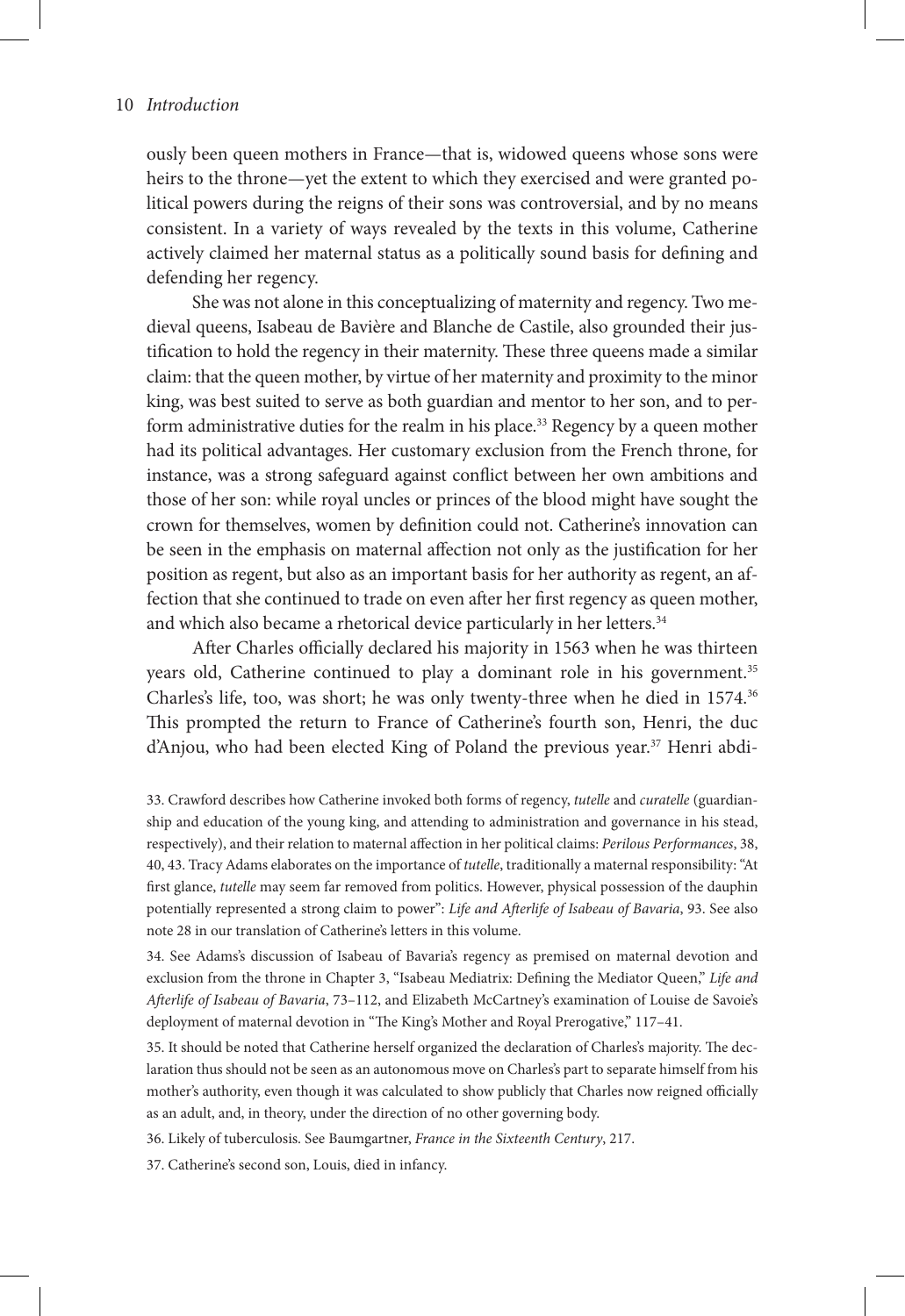cated the Polish throne in favor of the French one, and Catherine assumed the regency once again until he could return to France.<sup>38</sup> During his reign, Catherine continued to play a significant role.<sup>39</sup> Although Henri demonstrated a more developed sense of the direction of his own kingship than his brothers, Catherine's importance to Henri is clear from her role as his official deputy in negotiations with the Protestants beginning in 1578 in what would come to be known as the conference at Nérac. Her influence on the throne was felt as late as 1585, when at sixty-six and just a few years before her death in 1589 she was once again instrumental to Henri in negotiations at Nemours over difficulties with the Guises and the ultraconservative Catholic League.<sup>40</sup>

## *Women's Right to Rule in Early Modern France*

While the contestation of women's right to rule has a long history, women's actual rule has also been attested since ancient times. By custom, women did not inherit the throne in France.<sup>41</sup> Over several centuries beginning in the Middle Ages, a complex series of events gave rise to an exclusionary inheritance practice whose basis was invoked as "Salic law." Technically referring to the body of legal ordinances governing the Salians, the Frankish ancestors of the Merovingians, and codified around the early sixth century, Salic law continued to exert influence in France for many centuries.<sup>42</sup> Although it fell into disuse after Merovingian

38. Knecht, *Catherine de'Medici*, 172, and *The Valois*, 210. Several of Catherine's letters in this volume discuss and explain the regency.

39. As suggested by, among other things, the important letters she wrote during the negotiations at Nérac with Henri of Navarre. See Denis Crouzet, "'A Strong Desire to be a Mother to all your Subjects': A Rhetorical Experiment by Catherine de Medici," *Journal of Medieval and Early Modern Studies* 38, no. 1 (Winter 2008), 103–18.

40. For example, two letters that Henri III sent to his mother in 1587 read like treatises on the principles of his kingship; *Lettres de Catherine de Médicis*, vol. 9, ed. Gustave Baguenault de Puchesse (Paris: Imprimerie nationale, 1905), 430–37. On the negotiations at Nemours, see Baumgartner, *France in the Sixteenth Century*, 223. Notably, during the Day of the Barricades in 1588, it was Catherine who negotiated with the duc de Guise, the head of the archconservative Catholic League, which had taken control of the capital against Henri III; Catherine had planned on advising Henri to leave the city, but the king had already fled to Chartres. Knecht, *Catherine de' Medici*, 261–63.

41. Women could and did, however, inherit titles and lands. Like William Monter's *The Rise of Female Kings in Europe, 1300–1800* (New Haven, CT: Yale University Press, 2012), Armin Wolf 's "Reigning Queens in Medieval Europe" (note 3 above) observes the conspicuous absence of French reigning queens in an age that, albeit spanning several centuries, saw more than twenty reigning female queens in the rest of Europe.

42. For a discussion of the origins, development, and influence of Salic law, see Craig Taylor's "The Salic Law, French Queenship, and the Defense of Women in the Late Middle Ages," *French Historical Studies* 29, no. 4 (Fall 2006), 543–64, and "The Salic Law and the Valois Succession to the French Crown," *French History* 15, no. 4 (December 2001), 358–77. See also Sarah Hanley's "The Salic Law,"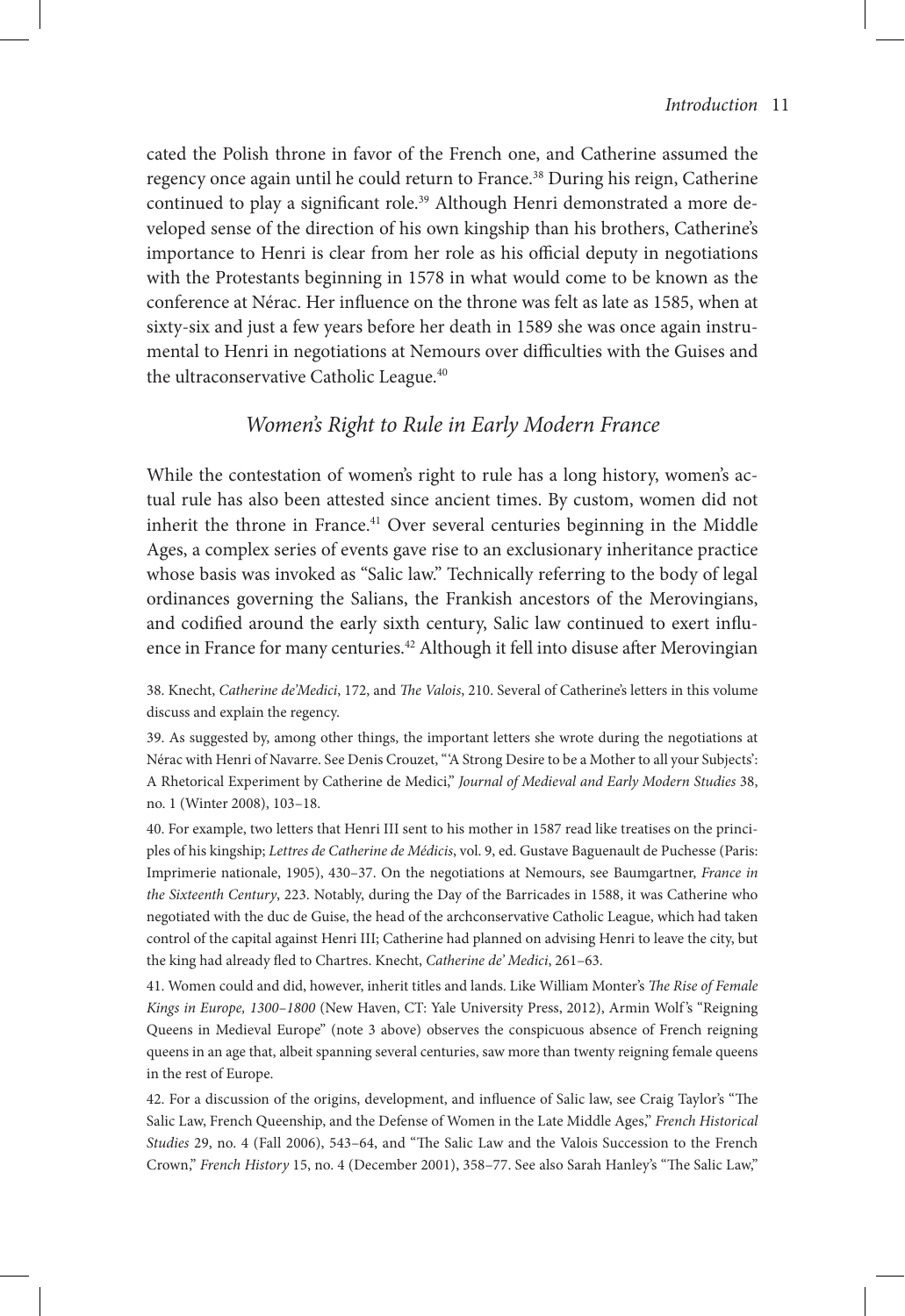and Carolingian expansion, Salic law was again invoked in the fifteenth century to claim ancient legal precedent for female exclusion from dynastic succession.<sup>43</sup> Scholars disagree whether this law was revived for overtly or more subtly misogynist purposes: while it was interpreted to bar female succession, Salic law's particular usefulness might have been due to its exclusion of women from the succession without directly claiming women's inferiority. In other words, Salic law sidestepped the question of women's *incapacity* to govern, which was contradicted historically by the fact of women regents and consorts who successfully wielded considerable power, as well as the more widespread circumstance of women who inherited and managed land, and oversaw households and the tutelage of children.44 This might have made it a politically more palatable tool to support extant, exclusionary succession practices in the face of clear historical contradiction.

What is uncontested is that the sixth-century law is not the same as the version circulating in fifteenth-century France, when it was revived and discussed in texts by scholars associated with the French royal chancellery.<sup>45</sup> Despite its name, the original legal ordinance discussing women's inheritance dates not from the Salian period, but the Carolingian. A ninth-century redaction of the Salic law includes a section on property inheritance, which specifies that, "concerning Salic

in *Political and Historical Encyclopedia of Women*, ed. Christine Fauré (New York: Routledge, 2003) 2–18; "Identity Politics and Rulership in France," in *Changing Identities in Early Modern France*; and "Social Sites of Political Practice in France: Lawsuits, Civil Rights, and the Separation of Powers in Domestic and State Government, 1500–1800," *American Historical Review*, 102, no. 1 (1997): 27–52.

<sup>43.</sup> Taylor, "Salic Law, French Queenship," 543.

<sup>44.</sup> Taylor's "Salic Law, French Queenship" (564) discusses some of the reasons for preferring the authority of the Salic law "rather than the misogynist diatribe offered by …fourteenth-century sources." Other reasons for which writers adopted the Salic law in the early fifteenth century are discussed in Taylor, "The Salic Law and the Valois Succession." Sarah Hanley takes an opposing position, describing the law's fifteenth-century forgery as decidedly misogynist, and part of a broader struggle over women's defamation and political exclusion; see "The Salic Law," esp. 4–5. For a summary of the debate, see Adams, "Christine de Pizan, Isabeau of Bavaria, and Female Regency." It is plausible that both Taylor and Hanley are right: in other words, while misogynist defenses might have been in part responsible for a renewed interest in the illegitimacy of female rule, the resuscitation of the so-called Salic law by a broader circle of writers might also have been viewed as advantageous for making the argument against female rulership while avoiding claims about female insufficiency that history had shown to be patently absurd. Ralph Giesey contends that Salic law was exploited for political gain and specifically to advance English claims to the French throne in the fourteenth century—and not motivated by misogyny per se; in his reading, female exclusion was emphasized by jurists centuries later. See *Le Rôle méconnu de la loi salique: La succession royale, XIVe–XVIe siècles* (Paris: Les Belles Lettres, 2007), and "The Juristic Basis of Dynastic Right to the French Throne," *Transactions of the Americans Philosophical Society*, n.s., 51, no. 5 (1961), 3–42.

<sup>45.</sup> Taylor, "Salic Law and the Valois Succession," 359.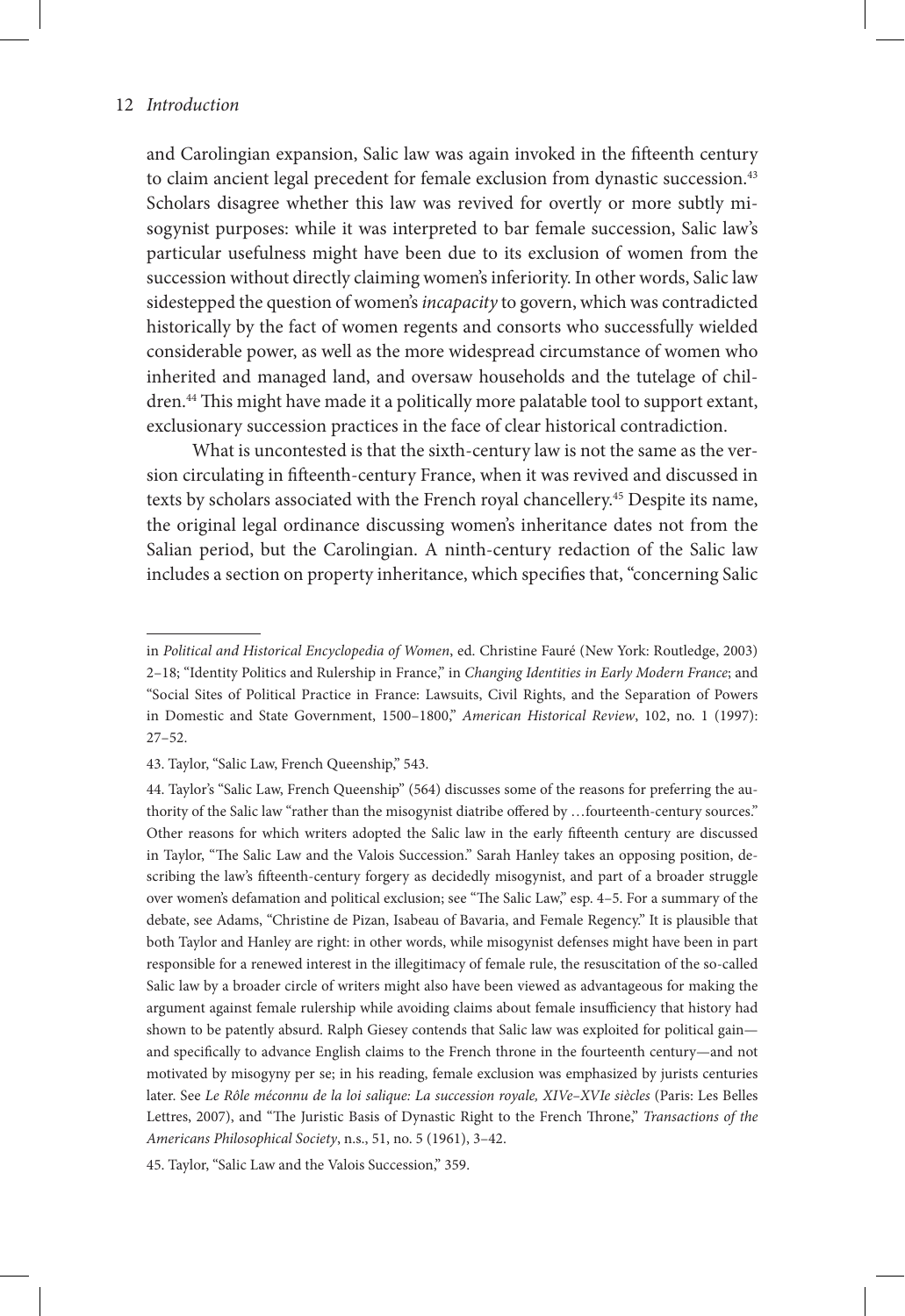land, no part of the inheritance may pass to a woman but all the inheritance of land passes to the virile sex."46

The ninth-century text bans female inheritance of "Salic land," or ancestral farmland; but this ban is also contradicted in other sections, as is perhaps not surprising for a body of laws that was essentially a written record of practices that were observed and transmitted orally over centuries. In the early fifteenth century, French cleric Jean de Montreuil inserted the phrase "in regno" in his citation and transcription of this passage, extending the law to apply to inheritance of the French realm—that is, the crown.<sup>47</sup> His interpolation proved influential, and was reproduced in the sixteenth century, when Salic law saw a great renewal of interest as religious tensions highlighted both the need for a strong monarchy and the vulnerability of the royal succession.<sup>48</sup> By the sixteenth century, then, a forged textual fragment governing private inheritance of family land came to be cited as an authority on female inheritance and exclusion from the French throne.

Despite their exclusion from the throne in practice and theory, women could and did rule in various capacities.49 One of the greatest positions of power from which a woman could rule was that of regent. A term from the Latin "regere"-to guide, conduct, direct, keep straight, lead properly<sup>50</sup>-a regent was, quite simply, a ruler. The term is almost blissfully devoid of implications: making no claims for how the regent comes to power, it simply describes the fact of rule. Lexically related to "roi," or king, regent is a gender-neutral term. The office of regent could be shared, and held by men or women, and it was an appointed, rather than marital or inherited, office. A regent was thus a provisional ruler neither

46. "De terra vero Salica nulla portio hereditatis mulieri veniat, sed ad viriliem sexum tota terrae hereditas perveniat ... ." Cited in Hanley, "The Salic Law," 2-3.

47. Montreuil's interpolation appears in his "polemical treatise supporting the Valois monarchy against the English," *A toute la chevalerie*: Taylor, "Salic Law, French Queenship," 543–44, and "Salic Law and the Valois Succession," 359 and 364. Hanley cites and translates Montreuil's interpolation: "Mulier vero *in regno* nullam habeat portionem (Indeed no part *in the realm* may pass to a woman), in "The Salic Law," 5. Montreuil's reasons for doing this are unclear; in Hanley's account ("The Salic Law"), it was largely a response to Christine de Pizan's anti-misogynist efforts in the *Livre de la cité des dames* (Book of the City of Ladies).

48. It was invoked in its new incarnation in a 1464 tract arguing against English claims to the French crown, *Pour ce que plusieurs*, also known as *La Loy Salique, première loy des François*, printed eleven times between 1488 and 1558; Taylor, "Salic Law, French Queenship," 544. According to Taylor, this interest in women and the succession—and by extension the Salic Law—was due to the Wars of Religion drawing attention to the royal succession, increasing concerns over the authenticity of Salic law, and the possibility of a female monarch across the channel: "Salic Law, French Queenship," 562.

49. For an examination of women's influence in French politics and culture in general in this period, and specifically the influence of queens and royal mistresses, see Kathleen Wellman's *Queens and Mistresses of Renaissance France* (New Haven, CT: Yale University Press, 2013).

50. Charlton T. Lewis and Charles Short, *A Latin Dictionary: Founded on Andrews' Edition of Freund's Latin Dictionary* (Oxford: Clarendon Press, 1879; reprint, 2002).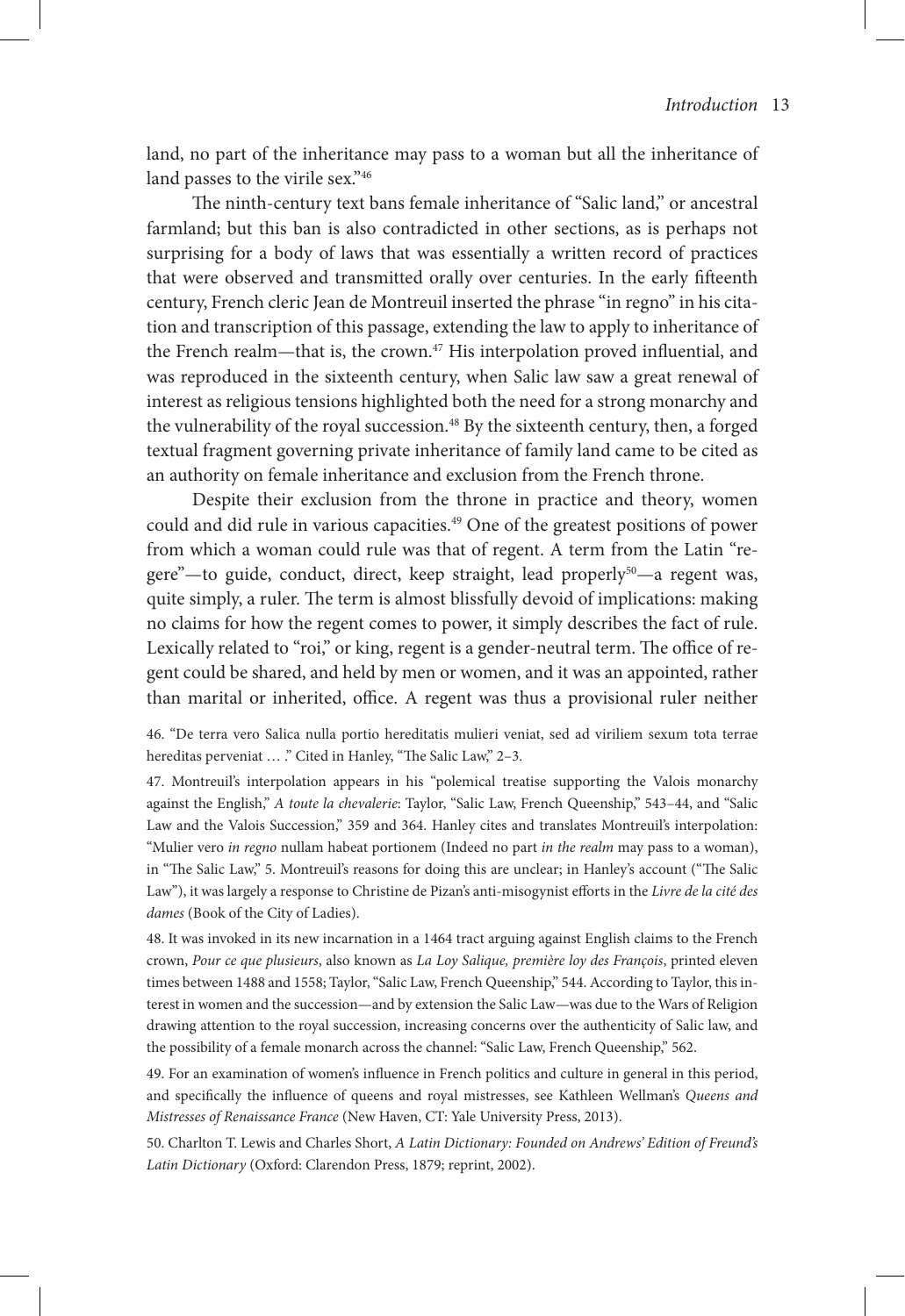invested with the same responsibilities nor fettered by the same relational obligations as an anointed monarch. The flexibility of the term "regent" parallels that of the office and its possibilities for power, which is perhaps why regencies were so contested and the practices of regencies largely works in progress.<sup>51</sup> Although Catherine was technically named "gouvernante" of France, rather than "régente," these terms were understood to mean the same thing. And while in theory she shared power with Antoine de Bourbon, first prince of the blood who was named lieutenant general of France, Catherine was undoubtedly the power behind the throne during Charles's minority, a power that everyone recognized.

Catherine's rise from consort to regent was not without historical precedent. France had seen women regents,<sup>52</sup> but the ways in which Catherine came to govern as regent and to craft and perform her authority both during and after her regencies as queen mother were distinct for the extent of her influence, and for the ways in which she attended to the perception and exercise of power. Her regency under Charles IX is particularly noteworthy, not necessarily because the claims she made for it were unique, but rather because of the studied epistolographic and iconographic ways in which she made and performed these claims. The success of Catherine's maneuvers to naturalize maternal affection in a political sphere and to wield it to political ends is brilliantly exposed in her letters, in which she aggressively performs maternal affection toward her children and even their spouses.<sup>53</sup> There is nothing soft about this affection; expressions of feeling in her letters carry a political weight and charge without compromising their emotion or sincerity.<sup>54</sup>

Catherine's considerable influence has endured in very tangible ways. She has long been celebrated as a patron of the arts, and for the ways in which her patronage has shaped the cultural landscape of France—from the visual arts to perfume production—even to the present day.55 No schoolchild, for instance,

51. On the history of the regency in France, see François Olivier-Martin, *Les régences et la majorité des rois sous les Capétiens directs et les premiers Valois, 1060–1375* (Paris: Librairie du Recueil Sirey, 1931). The term "régente" is first used in 1315; see Elizabeth M. Hallam, *Capetian France, 987–1328* (London: Longman, 1980), 207, cited in McCracken, *The Romance of Adultery*, 169.

52. For example, Blanche de Castile, Isabeau de Bavière, Anne de France (Beaujeu), and Louise de Savoie. France, unlike Spain, Scotland, Sweden, and England, has no history of reigning queens. See Poulet, "Capetian Women and the Regency," and Wolf, "Reigning Queens in Medieval Europe," in *Medieval Queenship*, 93–116 and 169–88, respectively.

53. See, for instance, how she deploys maternal and affectionate rhetoric in her letters to Elisabeth de Valois and to the bishop of Limoges about Philip II of Spain.

54. See our detailed discussion of the letters below.

55. The critical archive on Catherine's artistic influence is immense. For an overview of Catherine's patronage in the various arts, see Jean-Pierre Babelon, "The Louvre: Royal Residence and Temple of the Arts," in *Realms of Memory: The Construction of the French Past*, vol. 3: *Symbols*, ed. Pierre Nora and Lawrence D. Kritzman, trans. Arthur Goldhammer (New York: Columbia University Press, 1998); Edmond Bonnaffé, *Inventaire des meubles de Catherine de Médicis en 1589* (Paris: 1874); Margriet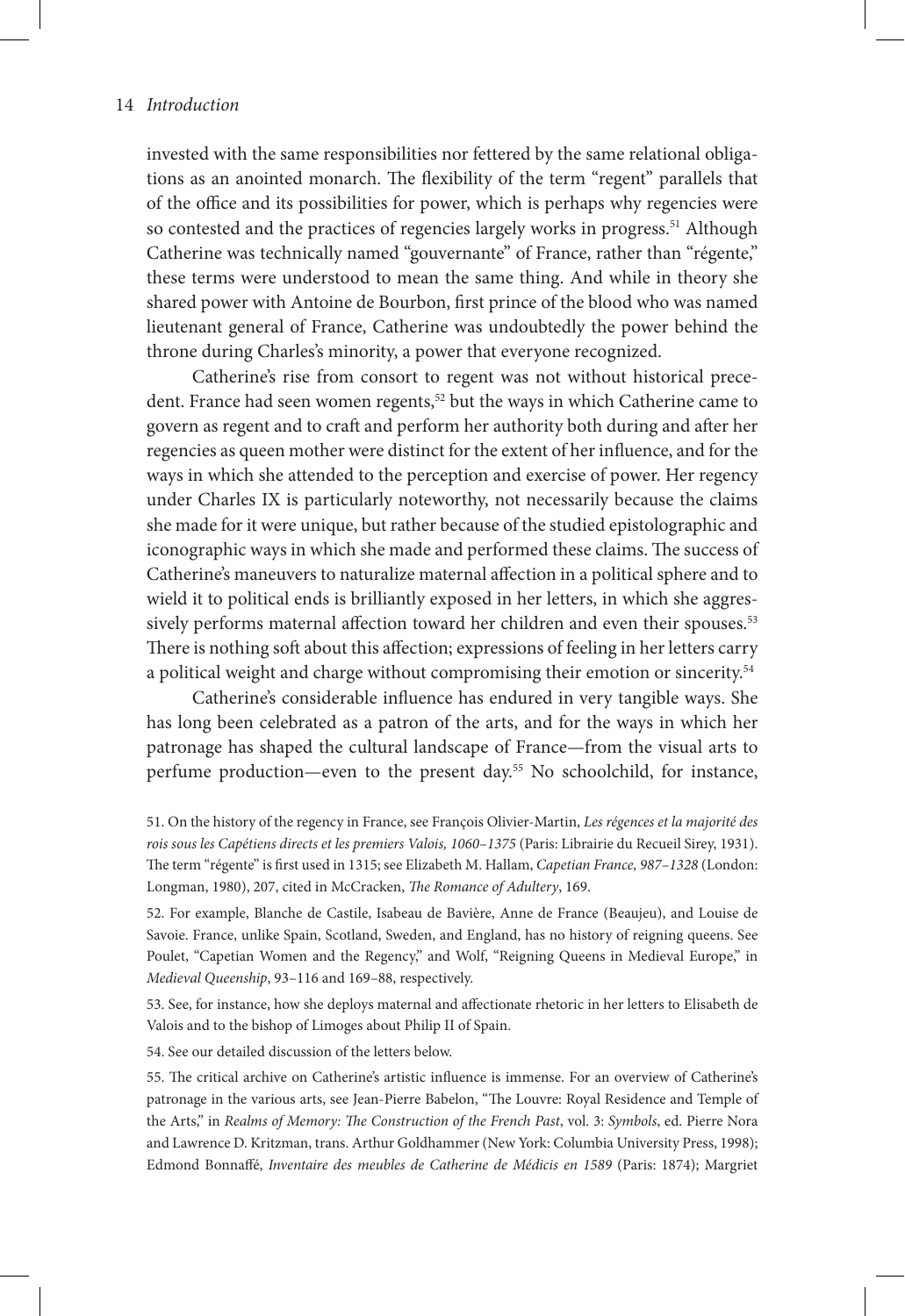can visit the Tuileries in Paris without coming face-to-face with her artistic and architectural influence.<sup>56</sup> This celebrated legacy, however, stands in stark contradistinction to the toll wrought on Catherine's historical reputation by the conflicts of the French religious wars. Whether or not Catherine's political authority was compromised by the continuation of these wars, her public image certainly suffered from them, as is attested in the polemical pamphlets that proliferated in this period. Although Catherine's rise to power might have benefited from the flexibility of regency practices, it almost certainly fueled arguments against female rule, whether it was directly from the throne or beside it. Her regency and influence likely contributed at least in part to the pitch of the debate over female succession, particularly for a French public seeking a scapegoat for the violence and atrocities of the religious wars. Salic law was cited into the seventeenth century as an authority not to be contravened, and female regency specifically as a violation of its tenets.57 In some ways, this negative opinion—of female rule and of Catherine's rule specifically—confirms the position Catherine had carved out for herself. She took advantage of a particular moment in French politics to wield considerable power, recognizing and deploying the tremendous potential of a multifaceted political portraiture to shape and perform her exceptional regency.

# *Historical Context II: The Wars of Religion and the St. Bartholomew's Day Massacres*

The violence of the French civil wars, which first erupted in the early 1560s and arguably continued into the seventeenth century, has overshadowed much of Catherine's moderate stance during these conflicts, as well as the enormous contributions she made to the creative and artistic culture of France.<sup>58</sup> Although

Hoogvliet, "Princely Culture and Catherine de Médicis," in *Princes and Princely Culture, 1450–1650*, vol. 1, ed. Martin Gosman, Alasdair A. MacDonald, and Arjo J. Vanderjagt (Leiden: Brill, 2003); Roy Strong, *Art and Power: Renaissance Festivals, 1450–1650* (Berkeley and Los Angeles: University of California Press, 1984); Nicola Sutherland, *Catherine de Medici and the Ancien Régime* (London: Historical Association, 1966); Frances Yates, *The Valois Tapestries* (1959; reprint, New York: Routledge, 1999); and Alexandra Zvereva, *Les Clouet de Catherine de Médicis: Chefs-d'oeuvre graphiques du Musée Condé* (Paris: Somogy éditions d'art, 2002).

<sup>56.</sup> Although the original gardens and palace that Catherine built were destroyed in the nineteenth century, the Tuileries remain an iconic Parisian landmark.

<sup>57.</sup> Taylor, "Salic Law, French Queenship," 562–63.

<sup>58.</sup> As Virginia Scott and Sara Sturm-Maddox have argued, "the horrors of the conflicts that followed [the declaration of Charles IX's majority], however... may not only have 'obscured the central theme of Catherine's life,' that of peace and reconciliation, but also 'cost her a place as a creative genius in the art of the festival.'" *Performance, Poetry and Politics on the Queen's Day: Catherine de Médicis and Pierre de Ronsard at Fontainebleau* (Aldershot, UK, and Burlington, VT: Ashgate, 2007), 1. Scott and Sturm-Maddox cite here Roy Strong, *Art and Power*, 99.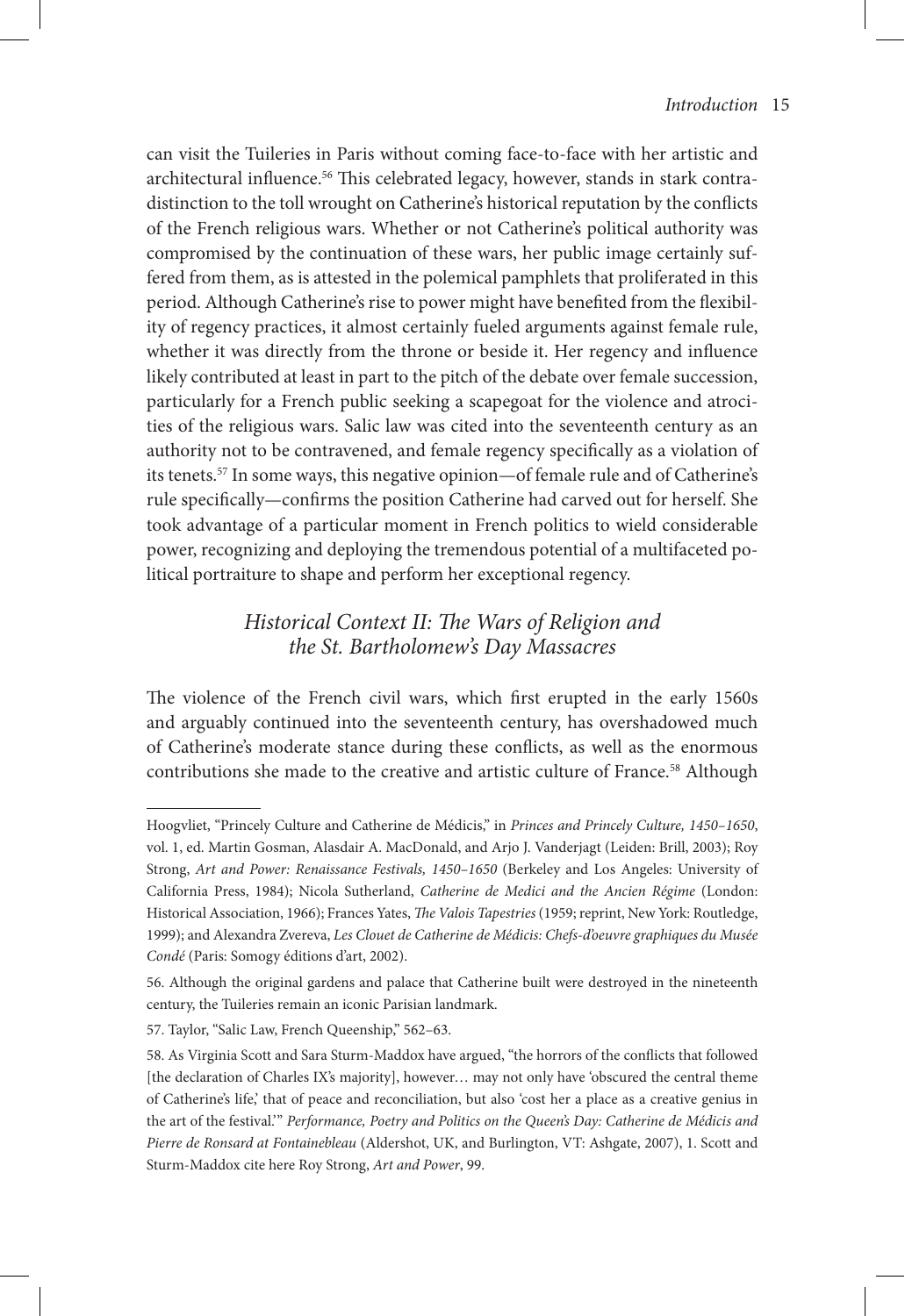no summary can do justice to the complexity of these wars, any assessment of Catherine de Médicis's legacy must address their profound influence on the reception—from the sixteenth century onward—of her queenship. Indeed, the discontent and animosity resulting from the wars seemingly effaced her benefaction and even turned it against her: in contemporary texts, her artistic and cultural patronage was frequently touted as evidence of profligacy. Perhaps less tangibly, her efforts at conciliation might well have been unacceptable to a public deeply and increasingly violently divided, and might have contributed to the degree of invective leveled against her.

Although twentieth-century scholarship has frequently argued that religion was a cover for political or economic motives in the civil wars that rocked France in the second half of the sixteenth century, historians of the last few decades have convincingly shown that the conflicts known as the "Wars of Religion" were, in fact, very much about religion.<sup>59</sup> To be sure, economic and political triggers such as grain shortages or class biases likely played a crucial role in the timing and character of the wars and other episodes of violence, but scholars no longer see these factors as the chief cause of the violence.<sup>60</sup> Historians now generally agree that the French Wars of Religion were fueled by an inability in each party, Catholic and Protestant, to tolerate cultural and religious features of the other, characteristics that, for Catholic or Protestant, defined orthodox religious practice and the character of the body social. In other words, the French civil wars were fueled by a deeply entrenched—and seemingly insurmountable—confessional divide between Catholics and Protestants.

Patterns of alternating religious tolerance and coexistence, violence and oppression emerge well before the onset of the first declared War of Religion in 1562,

59. Although it is impossible to rule out the influence of any additional factors, historians have worked in recent years to bring religion "back" to the Wars of Religion. See, for example, Natalie Zemon Davis's seminal essay, "The Rites of Violence: Religious Riot in Sixteenth-Century France," *Past and Present* 59 (1973), 51–91; Mack P. Holt, *The French Wars of Religion, 1562–1629* (especially Chapter 1, "Prologue: Gallicanism and Reform in the Sixteenth Century," 1–49); Barbara Diefendorf, *Beneath the Cross: Catholics and Huguenots in Sixteenth-Century Paris* (Oxford: Oxford University Press, 1991); and Diefendorf, "Rites of Repair: Restoring Community in the French Religious Wars," *Past and Present* 214, Suppl. 7 (2012), 30–51.

60. Older scholarship trended toward emphasizing the political nature of the civil wars, and to suggest that the religious auspices of the conflict were simply a cover for political motives; see, for example, the essays collected in J.H.M. Salmon, ed., *The French Wars of Religion: How Important were Religious Factors?* (Boston: Heath, 1967). Although historians now generally agree that questions of religion were the first and most important conflict triggers of the wars, this is not to say that political or economic issues did not play an instrumental role. For recent work that shows the ways in which religious, economic, and political factors were intertwined, see Mack P. Holt, "Wine, Community and Reformation in Sixteenth-Century Burgundy," *Past and Present* 138, no. 1 (February 1993), 58–93, and Stuart Carroll, *Martyrs and Murderers: The Guise Family and the Making of Europe* (Oxford: Oxford University Press, 2009).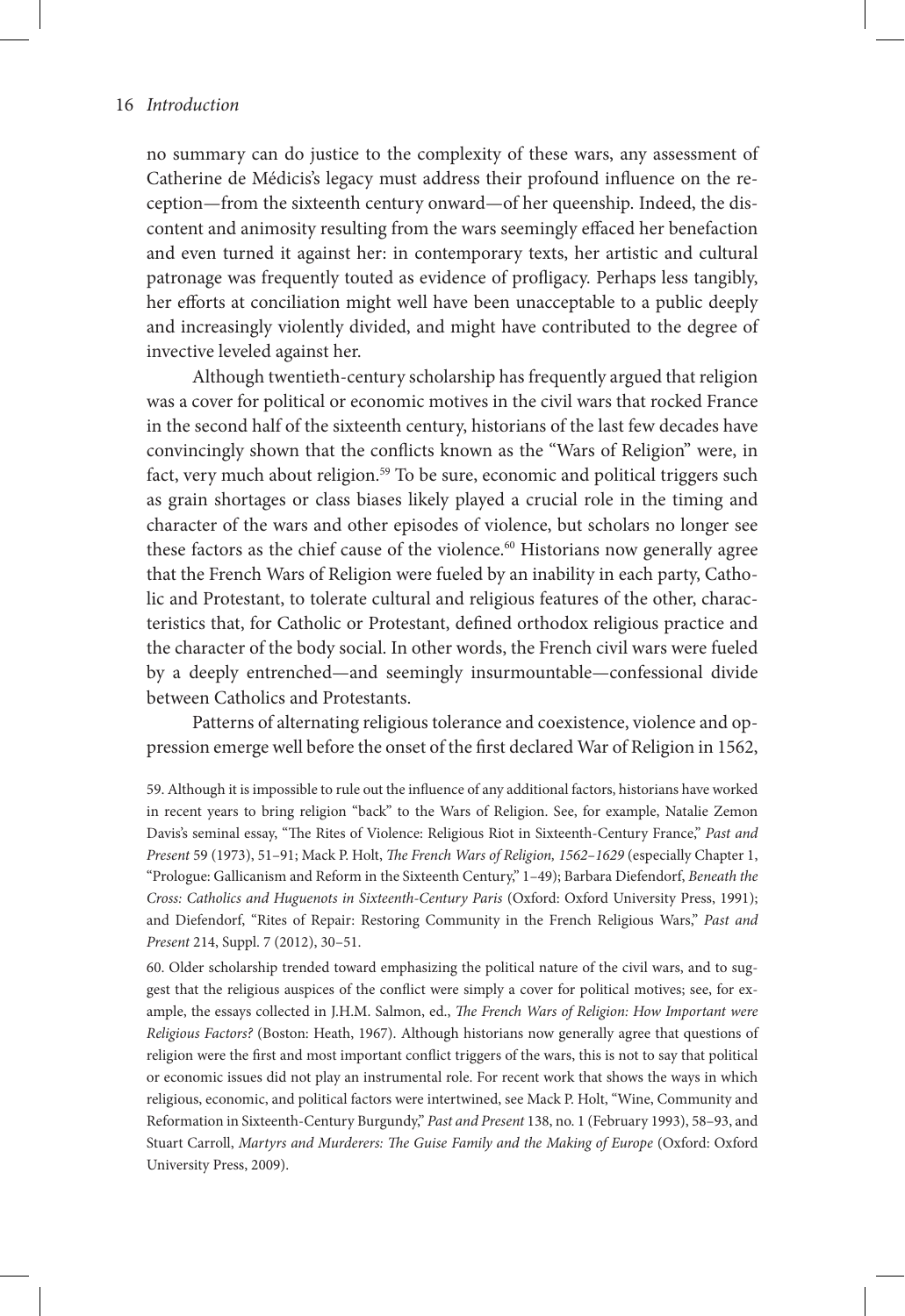at the beginning of the reign of Charles IX and during Catherine's first regency as queen mother.<sup>61</sup> The first war was in many ways the final step in escalating episodes of violence between Catholics and Huguenots (as Protestants came to be called in France) during the 1550s and early 1560s. $62$  Tensions between the two groups had been present since the emergence of French evangelical and Protestant voices during the reign of Charles IX's grandfather, François Ier. Although François has sometimes been portrayed as quite sympathetic to the reformers—perhaps in part because his deep and sincere interest in the new learning made him receptive to evangelical thinkers, perhaps in part because his beloved sister, Marguerite de Navarre, was sympathetic to the movement—the historical record shows that, although at times moderate, the king aligned himself with the Catholic Church, and kept vigilant and restrictive watch over the movements of the reform.<sup>63</sup> Although he was willing to tolerate the presence in his kingdom of Protestant humanists such as Gérard Roussel and Guillaume Farel until he understood the full force of their radical positions, François Ier still embraced Catholic orthodoxy and pledged to stamp out heresy in France.<sup>64</sup>

François's tolerance for the "new religion," fragile and wary at best, was destroyed after the "Affair of the Placards" in 1534. Both contemporary witnesses and modern historians have deemed the notorious "Affair" one of the most miscalculated steps in the development of French Protestantism as a social and religious movement. In a single night, hundreds of placards denouncing the rite of the Eucharist as exemplary of Catholic false doctrine were posted throughout Paris and beyond its walls, including on the door of the king's own bedroom at Blois.<sup>65</sup> It was a daring

61. Keith Luria examines patterns of coexistence between Catholics and Huguenots through the seventeenth century and argues convincingly that, although episodes of violence during the war have garnered much historical and scholarly attention, scholars also need to take account of the coexistence that occurred—often for extended periods of time—between confessional factions. See his *Sacred Boundaries: Religious Coexistence and Conflict in Early-Modern France* (Washington, DC: Catholic University of America Press, 2005).

62. The origin of the name "Huguenot" is still unclear, but the term was not used until around 1560. See Nicola Sutherland, *The Huguenot Struggle for Recognition* (New Haven, CT: Yale University Press, 1980), 10, and Janet Gray, "The Origin of the Word Huguenot," *Sixteenth Century Journal* 14, no. 3 (1983), 349–59.

63. Sutherland, *Huguenot Struggle*, 12.

64. On François Ier's reign and the beginning of Protestant persecution in France, see Sutherland's first chapter in *Huguenot Struggle*, 10–39. Sutherland argues that François's "moderation" may have stemmed partly from his interest in the new learning, partly from his distraction by other political affairs, but that he showed a will to repress heresy in the kingdom as early as the 1520s. Diefendorf argues convincingly—against Sutherland's premise that the Huguenots were asking simply to be recognized—that the nature of the early evangelical and Protestant teachings was revolutionary: early Protestants sought to reform the church from within. See her "Rites of Repair," 35.

65. The author of the placards was Antoine Marcourt, a French-born Protestant pastor in Neuchâtel. The text of the placards in French is included in Gabrielle Berthoud, *Antoine Marcourt, réformateur*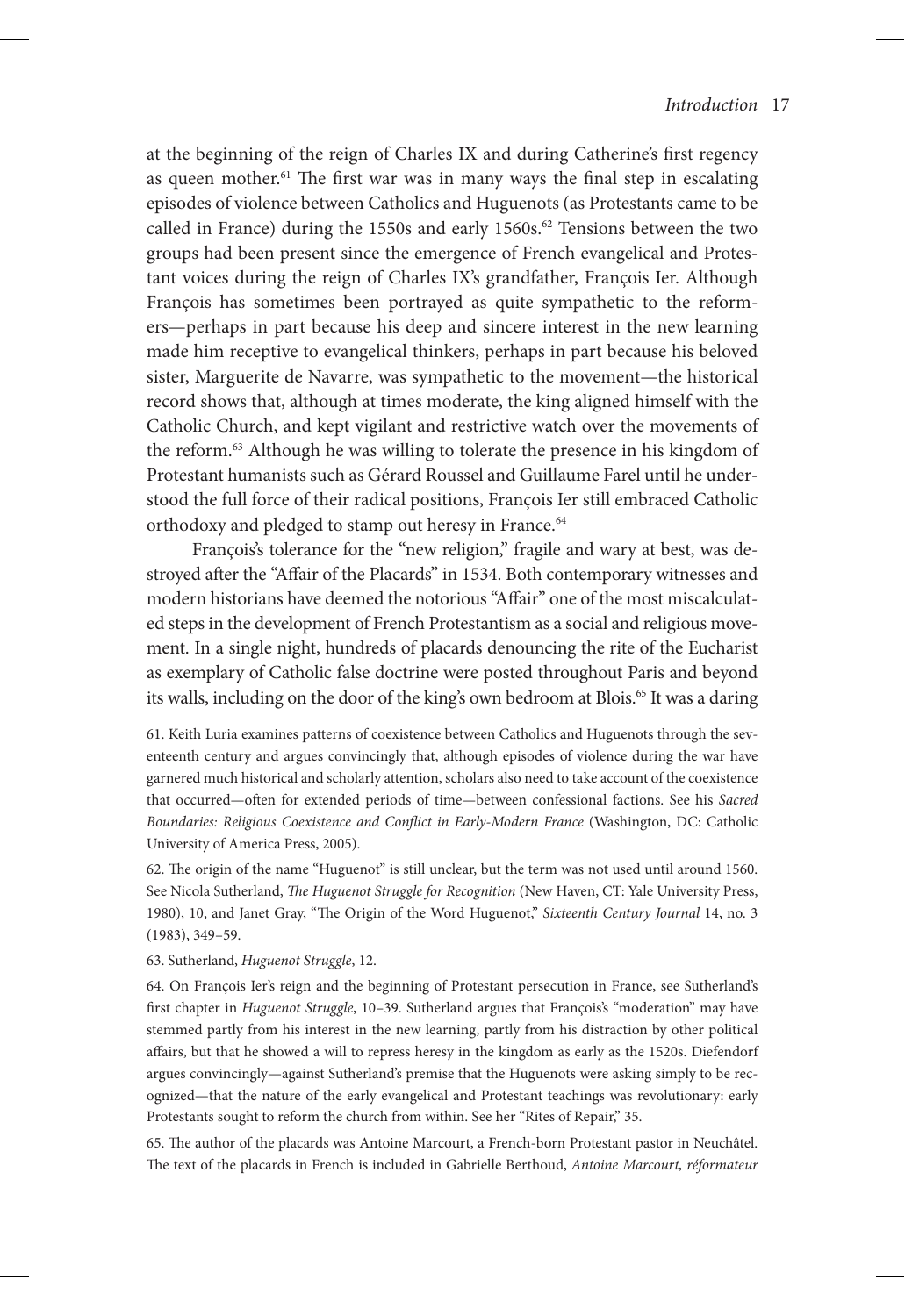move that appeared not only to attack Catholic doctrine in the most brazen fashion but also to suggest sedition in at least two ways. First, by hanging the placards at the royal palace, the perpetrators encroached upon the king's very person. Second, and more theoretically insidious to both the Gallican church and the French monarchy, the content of the placards denied the coexistence of the sacred and temporal in the object of the Eucharist. This same concomitance was the core of the French monarchy, in which the king's royal prerogative was seen as sacred rather than simply a temporal right.<sup>66</sup> The reformers' audacity proved too much for François to bear: he ordered an elaborate Catholic procession in Paris shortly after the Affair of the Placards that included the execution of several heretics, and thereafter his treatment of evangelicals and reformers became even more rigorous.

If François Ier was severe toward Protestants in later years, his son, Henri II, was categorically hostile toward the "new religion" or "new opinions." A far more conservative Catholic than his father had been, Henri endorsed ruthless punishments for reformers. Declarations of support for the Reformist cause were—as they had been under François Ier in the late 1530s and 1540s—judged to be not only heretical but also treasonous.<sup>67</sup> The early years of Henri's reign saw the institutionalization of what came to be known as the *chambre ardente*, or "burning chamber," a special tribunal in the Parlement of Paris devoted exclusively to the persecution of heresy.<sup>68</sup> Oppressive persecutions of Huguenots continued during the short reign of François II, under the influence of his ambitious uncles-in-law, the ultra-Catholic duc de Guise and his brother, the cardinal de Lorraine. Perhaps the most famous examples of these persecutions were the execution of the young, reform-sympathetic magistrate, Anne du Bourg, and the mass executions of Protestant collaborators involved in the notorious "Amboise conspiracy," a Huguenot-led plot to kidnap the young king François II and his mother, and overthrow the Guises.<sup>69</sup>

*et pamphlétaire: Du 'Livres des marchands' aux placards de 1534* (Geneva: Droz, 1973), 287–89. There is some scholarly dissension on whether François Ier was actually present at Blois when the placards were posted, or whether he was some miles away at Amboise; see Holt, *French Wars*, 18, and Sutherland, *Huguenot Struggle*, 28, for this point. The reformist Théodore de Bèze claimed that the king was at Blois, and lamented the affair as a misstep on the part of some overzealous radicals who did not listen to "wiser heads": Bèze, *Histoire ecclésiastique des églises réformées au royaume de France*, vol. 1 (Paris: Librairie Fischbacher, 1883), 28–29; cf. Holt, *French Wars*, 18.

<sup>66.</sup> The French coronation ceremony was called the *sacre*, a term meaning both "consecration" and "coronation." See Holt, *French Wars*, 7, 19.

<sup>67.</sup> Sutherland, *Huguenot Struggle*, 40–61.

<sup>68.</sup> For nuanced statistics on the rise in executions after the establishment of the *chambre ardente*, see William Monter, *Judging the French Reformation: Heresy Trials by Sixteenth-Century Parlements*  (Cambridge, MA: Harvard University Press, 1999), 135–37. On the *chambre*, see also Sutherland, *Huguenot Struggle*, 42–44.

<sup>69.</sup> Many of the pivotal events that marked watershed moments in the French religious conflicts were memorialized by Jean Perrissin and Jacques Tortorel, who published their wood and copper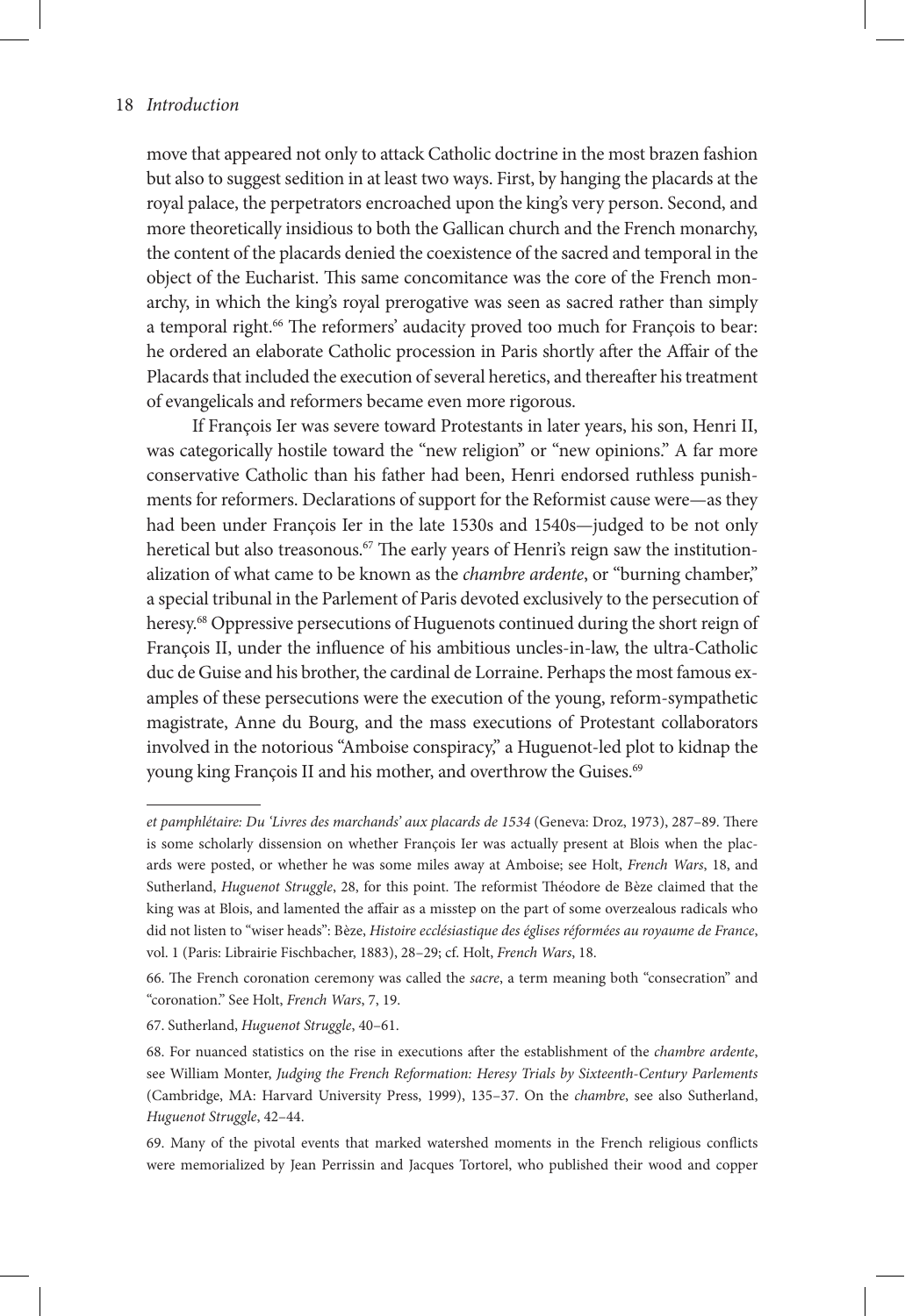Despite these severe measures—or perhaps, in part, because of them—the Reform continued to gain strength within certain regions of France and among certain populations. Paris and most of northern France remained strongly Catholic, but southern French cities and their surrounding regions saw a growing reformist population.70 Protestantism became increasingly popular among educated bourgeois, mercantile, and artisan trade families. Peasants in many regions remained Catholic, but there were notable French regions and towns in which Protestantism dominated every class, from rural peasants to the aristocracy. In these regions, Catholics were a minority who in turn felt the heavy weight of Protestant restrictions on their own religious practice.

The question of religion also divided the French nobility, including those of the highest rank. Marguerite de Navarre, for instance, François Ier's sister, clearly showed evangelical leanings beginning in the 1520s, although she remained officially Catholic. Her spiritual advisor was Guillaume Briçonnet, the head of the famous "Circle of Meaux," which explored the new reformist teachings until the circle was dissolved in 1525, and its participants either fled France or, as in the case of Briçonnet, returned to the fold of the Catholic Church. After Marguerite's marriage to Henri d'Albret, King of Navarre, her court in the south of France became a refuge for many writers, theologians, and intellectuals fleeing religious persecution, including Guillaume Farel, Clément Marot, François Rabelais, and Jacques Lefêvre d'Etaples, among others.<sup>71</sup> Marguerite's daughter, Jeanne d'Albret, openly declared her Protestantism as of 1560. While the religious inclinations of

engravings of these events as the *Quarante tableaux* in 1569–70. Philip Benedict argues that Perrissin and Tortorel sought to give an objective account of these crucial events in their engravings, and that the *Quarante tableaux* represent an important point in the historiography of the French religious wars. See Benedict, *Graphic History: The Wars, Massacres and Troubles of Tortorel and Perrissin* (Geneva: Droz, 2007). Both Antoine de Bourbon and his brother, Louis, prince de Condé, were implicated in the Amboise conspiracy; the prince de Condé was saved from execution only by the death of François II. For a succinct summary of the Amboise conspiracy, see Holt, *French Wars*, 44–45, and Knecht, *Catherine de' Medici*, 64–66.

<sup>70.</sup> Holt includes useful maps tracing the presence of French Protestant churches in *French Wars*, esp. 31.

<sup>71.</sup> Some of these writers and intellectuals were among the disbanded Meaux circle. On Marguerite's evangelism, see Jonathan A. Reid, *King's Sister—Queen of Dissent: Marguerite of Navarre (1492–1549) and her Evangelical Network*, 2 vols. (Leiden: Brill 2009); see also *A Companion to Marguerite de Navarre*, ed. Gary Ferguson and Mary B. McKinley (Leiden: Brill, 2013), especially the different approaches of Reid ("Marguerite de Navarre and Evangelical Reform") and Jean-Marie Le Gall ("Marguerite de Navarre: The Reasons for Remaining Catholic"). For a biographical and historical overview, see Patricia and Rouben Cholakian, *Marguerite de Navarre (1492–1549): Mother of the Renaissance* (New York: Columbia University Press, 2005). On the spiritual correspondence between Guillaume Briçonnet and Marguerite, see Katherine Kong, "The Pursuit of Spiritual Quietude in the Correspondence of Marguerite de Navarre and Guillaume Briçonnet," in *Lettering the Self in Medieval and Early Modern France* (Woodbridge, UK, and Rochester, NY: Boydell and Brewer, 2010), 150–90.